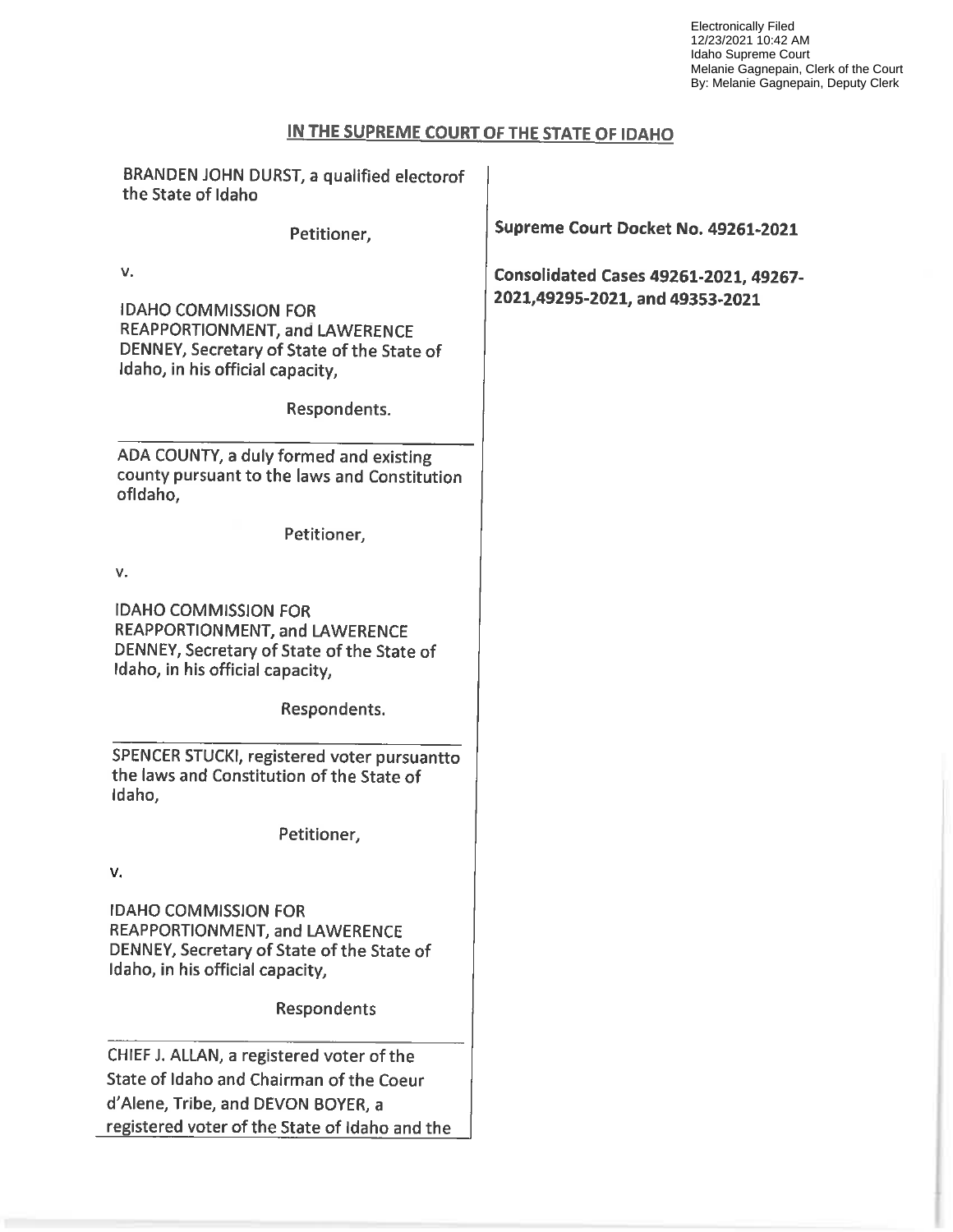Shoshone-Bannock Tribes,

Petitioners,

 $V_{\star}$ 

IDAHO COMMISSION FOR REAPPORTIONMENT, and LAWERENCE DENNEY, Secretary of State of the State of Idaho, in his official capacity,

Respondents.

# PETITIONER BRANDEN DURST'S REPLY BRIEF T0 RESPONDENTS' CORRECTED RESPONSE BRIEF

JAN M. BENNETTS Ada County Prosecuting **Attorney** 

LORNA K. JORGENSEN LEON J. SAMUELS Deputy Ada County Prosecuting Attorneys civipafiles@adacounty.id.gov

Attorneys for Petitioner Ada **County** 

LAWERENCE G. WASDEN Idaho Attorney General MEGAN A. LARRONDO ROBERT A. BERRY CORY M. CARONE Deputy Attorneys General megan.larrondo@ag.idaho.gov robert.berry@ag.idaho.gov cory.carone@ag.idaho.gov

BRYAN D. SMITH BRYAN N. ZOLLINGER Smith, Driscoll & Associates, P.O. Box 50731 idaho Falls, ID 83405-0731 bds@eidaholaw.com PLLC

Attorneys for Petitioner Branden Durst

DEBORAH A. FERGUSON CRAIG H. DURHAM Ferguson Durham, PLLC 223 N. 6th Street, Suite 325 Boise, Idaho, 83702 (208) 484-2253 daf@fergusondurham.com chd@fergusondurham.com

Attorneys for Petitioners ChiefAllan and Devon Boyer

Spencer E. Stucki 5046 Independence Ave. Chubbuck, lD 83202 commffelect@email.com

Pro Se Petitioner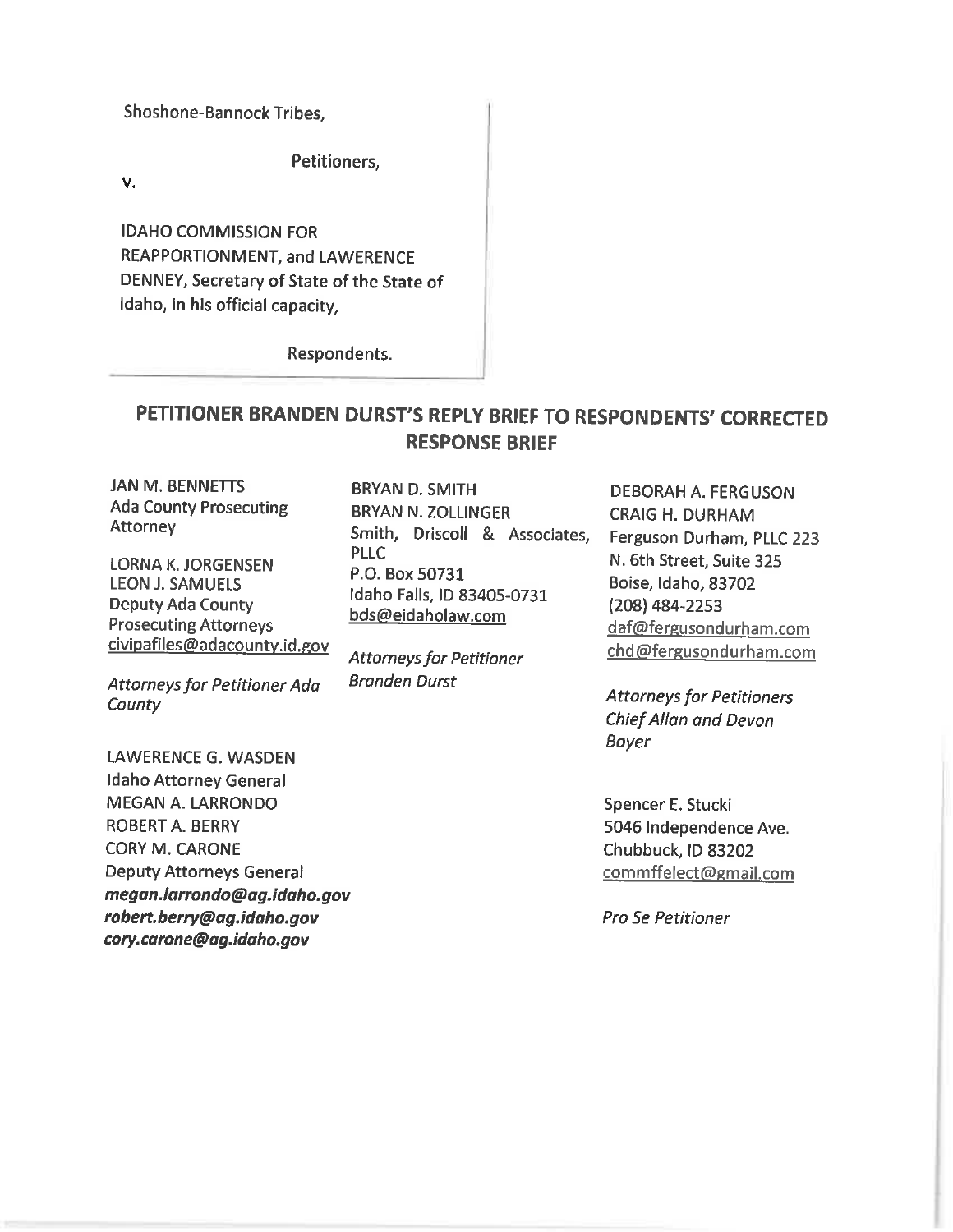## TABLE OF CONTENTS

Page

| Ш.   | A. LOB4 ADHERES MORE CLOSELY TO IDAHO'S CONSTITUTION THAN LO3<br>BECAUSE LO84 DIVIDES SEVEN COUNTIES EXTERNALLY AND ONE WHOLLY<br>INTERNALLY WHEREAS LO3 DIVIDES EIGHT COUNTIES EXTERNALLY AND<br>В.<br>ART. III, § 5 EXPRESSLY INCORPORATES STATUTORY PROVISIONS THAT<br>REQUIRE A PLAN TO KEEP THE NUMBER OF COUNTY DIVISIONS TO A |
|------|--------------------------------------------------------------------------------------------------------------------------------------------------------------------------------------------------------------------------------------------------------------------------------------------------------------------------------------|
| Ш.   |                                                                                                                                                                                                                                                                                                                                      |
| IV.  | 18                                                                                                                                                                                                                                                                                                                                   |
| V.   |                                                                                                                                                                                                                                                                                                                                      |
| VII. | 19                                                                                                                                                                                                                                                                                                                                   |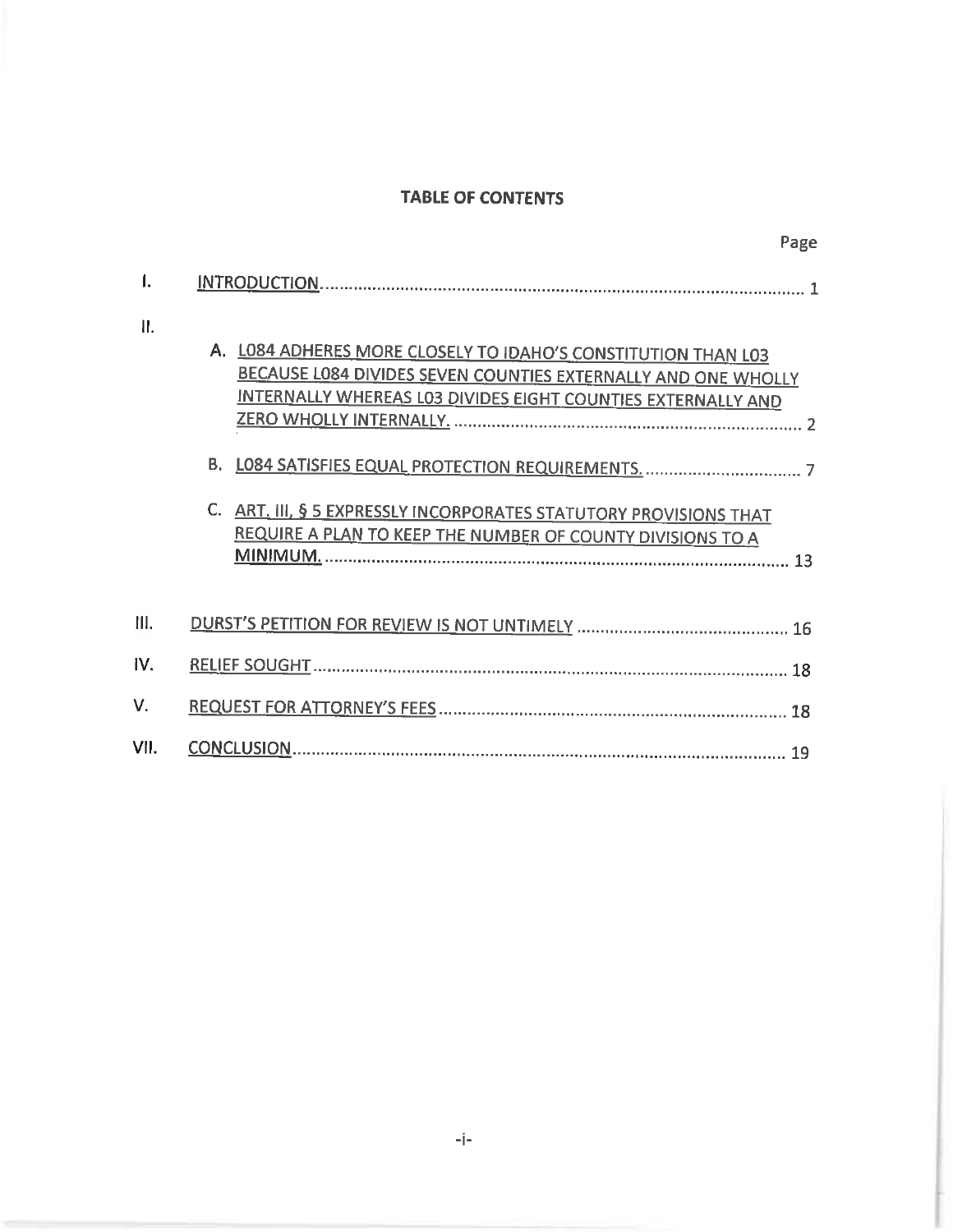## TABLE OF CASES AND AUTHORITIES

| Bingham County v. Idaho Com'n for Reapportionment, 137 Idaho 870, 874 (2002)4, 5, 7      |  |
|------------------------------------------------------------------------------------------|--|
|                                                                                          |  |
|                                                                                          |  |
| Eighteen Mile Ranch, LLC v. Nord Excavating & Paving, Inc., 141 Idaho 716, 721 (2005) 18 |  |
|                                                                                          |  |
|                                                                                          |  |
|                                                                                          |  |

## STATUTES AND RULES:

## CONSTITUTIONAL PROVISIONS

|--|--|--|--|--|--|--|--|--|--|--|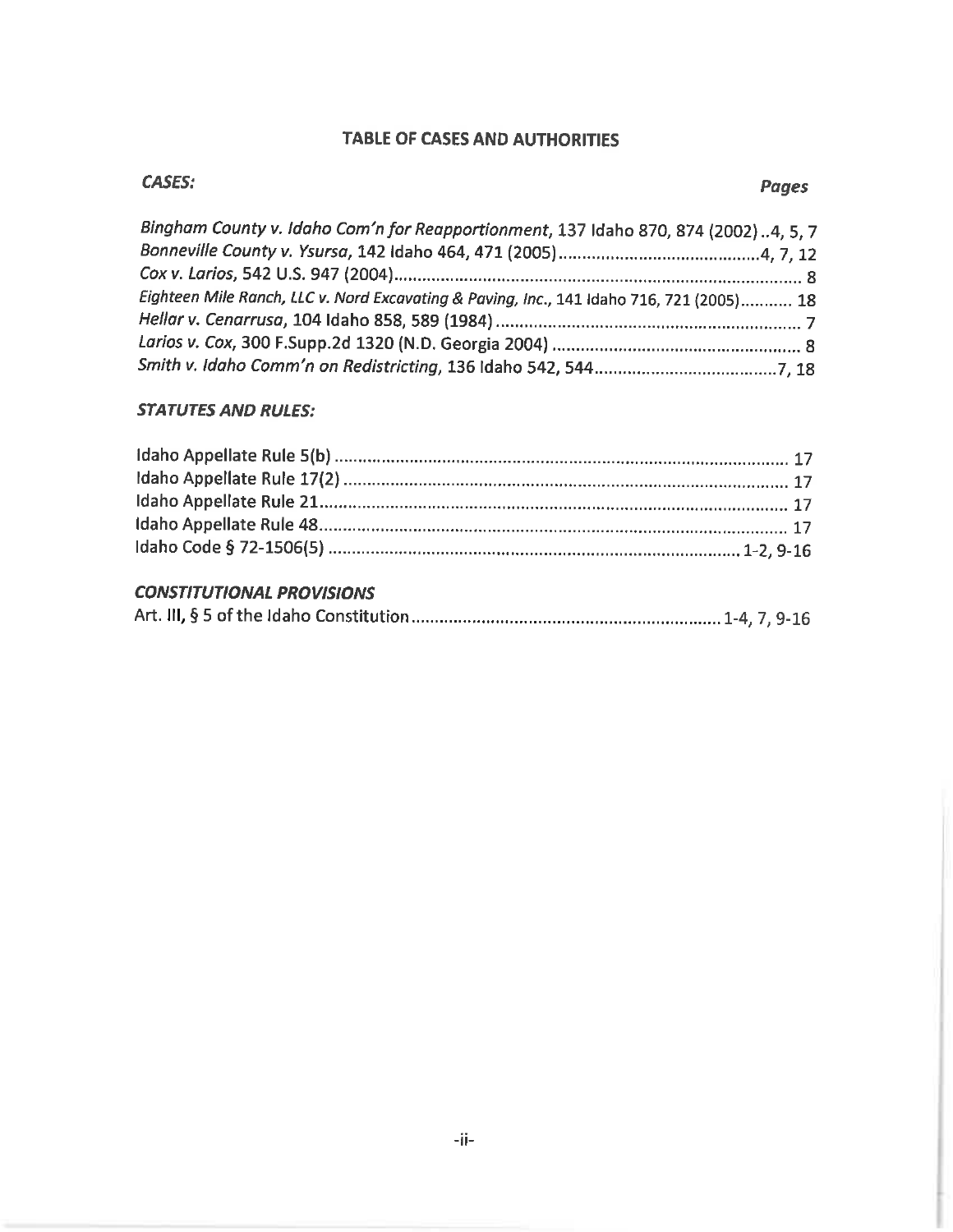## **INTRODUCTION**

The Commission wants broad discretionary power to adopt a reapportionment plan when Art. III, § 5 of the Idaho Constitution and Idaho Code § 72-1506(5) place limits on the Commission's discretionary powers. Specifically, Art. III,  $\S 5$  of the Idaho Constitution and Idaho Code § 72-1506(5) require that the Commission adopt a plan that accomplishes the following while also achieving Federal Equal Protection: (1) divides the least number of counties; (2) favors internal over external county divisions; and (3) divides the least number of counties externally.

The Commission complains that these rules "would render the Commission's work a mere computer exercise, nullifying both the Commission's judgment and all public input."<sup>1</sup> The truth is that the Commission has disregarded input from the public, its own legal counsel, and has even thumbed its nose at clear Idaho law to divide more counties than necessary with more external divisions than necessary while also treating wholly internal divisions within a single county with contempt. Now that the Commission faces a legal challenge to Plan L03, the Commission asks this Court, albeit primarily in a tepid footnote, to overturn clear legal precedent that conflicts with the Commission's unbending will.

Reapportionment is a highly political and partisan issue. Art. III, § 5 and Idaho Code § 72-1506(5) were wisely placed in the Idaho Constitution and codified in Idaho

 $\mathbf{L}$ 

<sup>&</sup>lt;sup>1</sup> See Respondents Idaho Commission for Reapportionment and Lawerence Denney's Response Brief, p.<br>38.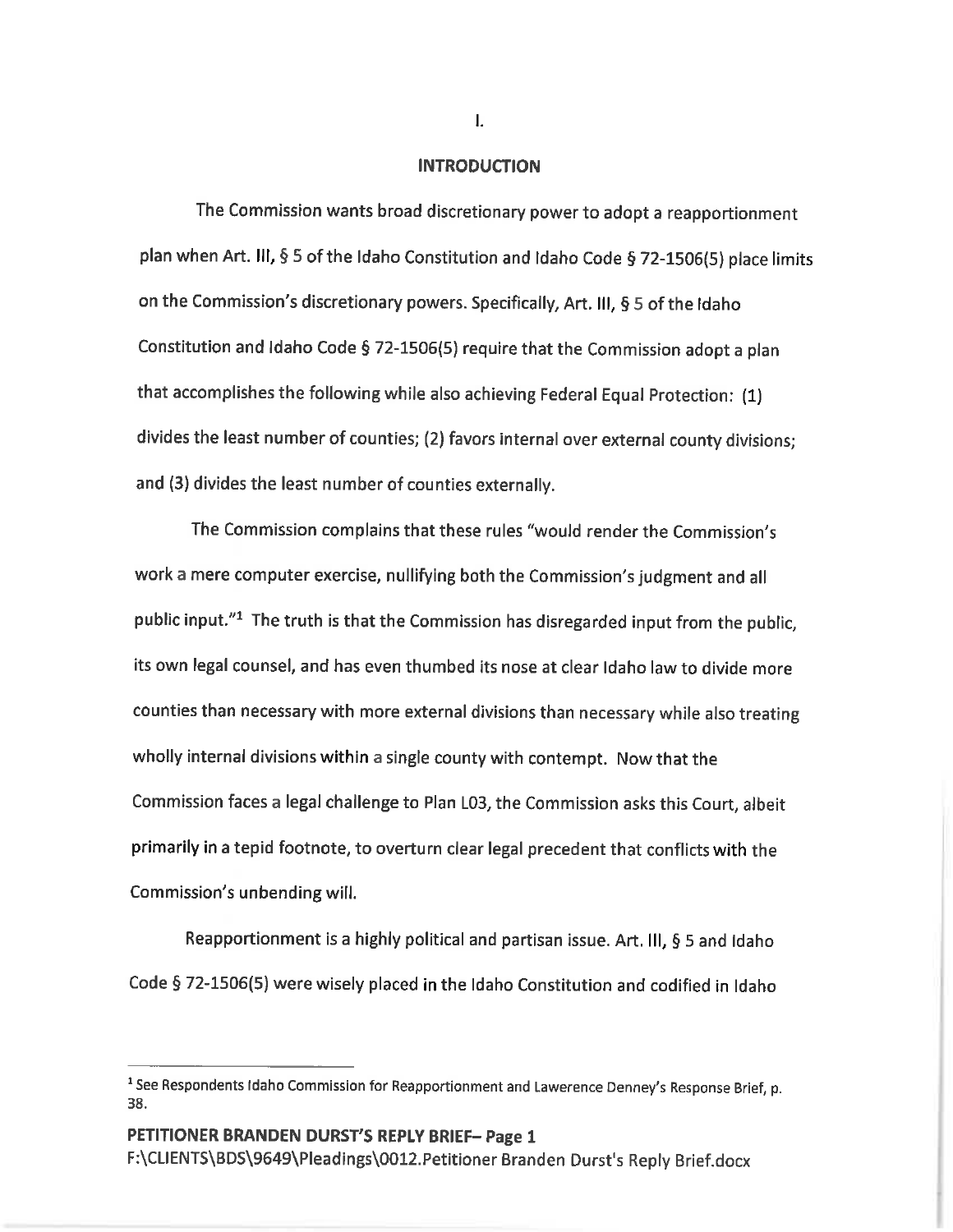statutory law to limit a Commission's broad power in an effort to reduce temptations at gerrymandering and mischief that always accompany highly political and partisan processes. $2$ 

Notwithstanding Art. III, § 5 and Idaho Code § 72-1506(5), the Commission still retains broad discretion to implement these rules and to adopt a reapportionment plan. If the Commission feels it needs more discretion or if experience teaches that these rules are unwise, the Commission or other interested stakeholders must seek constitutional amendment to change the People's will regarding reapportionment rather than attempt to supplant the People's will with its own by arguing that the People have unfairly or unwisely limited government power. Until the People have spoken otherwise, the Commission is duty bound as is this Court to implement the People's will as found in Art. III, § 5 of the Idaho Constitution and Idaho Code § 72-1506(5).

 $II.$ 

A. LOBA ADHERES MORE CLOSELY TO IDAHO'S CONSTITUTION THAN LO3 BECAUSE L084 DlVIDES SEVEN COUNTIES EXTERNALLY AND ONE WHOLLY INTERNALLY WHEREAS L03 DIVIDES EIGHT COUNTIES EXTERNALLY AND ZERO WHOLLY INTERNALLY.

The Commission wrongly claims the Idaho Constitution treats external county

divisions exactly the same as internal divisions creating a legislative district wholly

<sup>&</sup>lt;sup>2</sup> Brian Kane is a Deputy Attorney General who spoke to the Commission on September 1, 2021 when he told the Commission the Idaho Constitution limits its power: "The statute gives you what appears to be lot of discretion as a commission but fortunately, or maybe unfortunately depending on how you look at it, the constitution kind of limits some of that discretion at times based on those larger requirements and the way our court has historically interpreted those requirements." His remarks are at 1:49:55 See https://insession.idaho.gov/IIS/2021/interim/Commission%20for%20Reapportionment/210901\_cfr\_0930 AM-Meeting.mp4.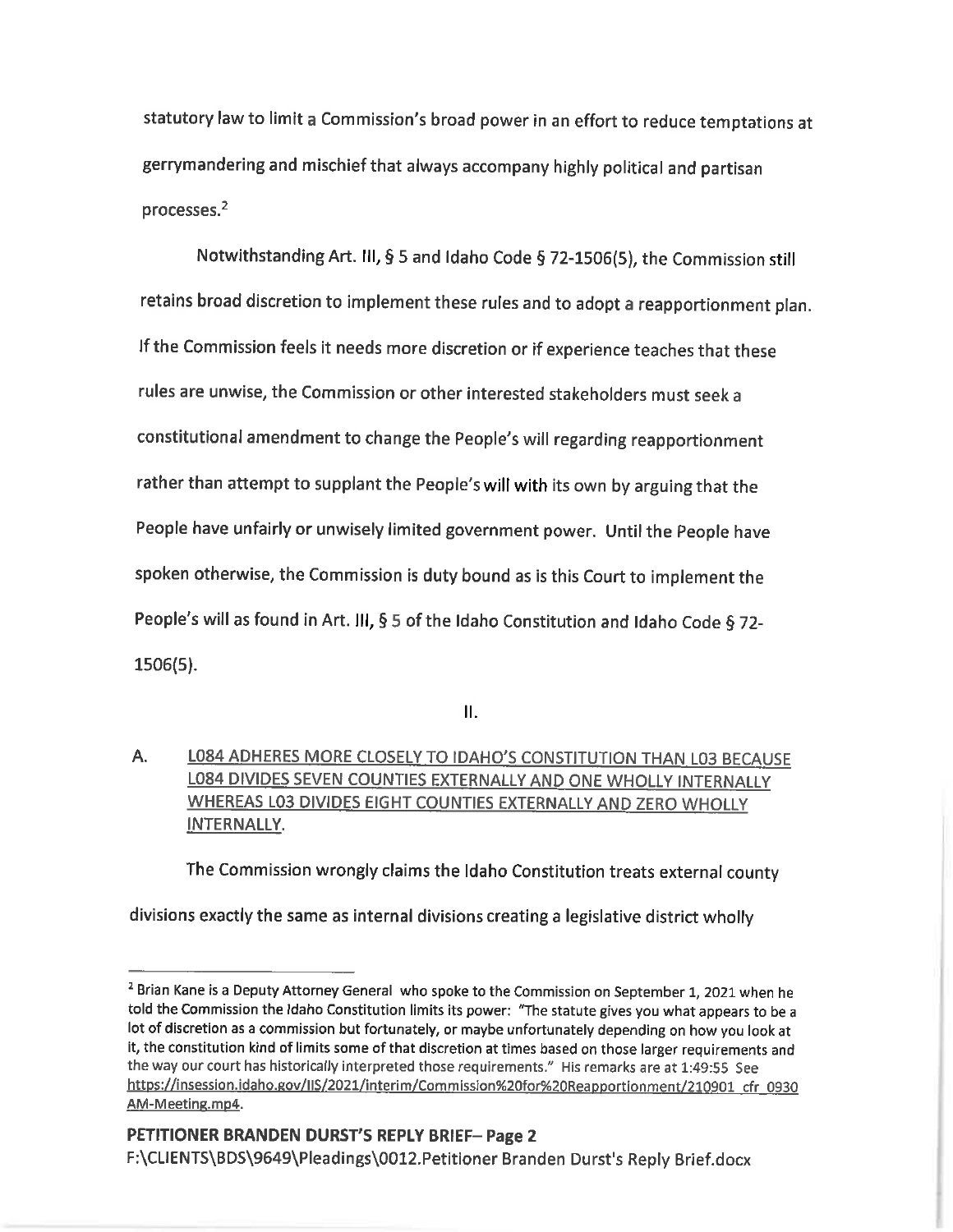contained within a single county. $3$  This is important because although L03 and L084 each divide eight counties, L084 divides one of its eight counties wholly internally whereas L03 divides all of its eight counties externally. If the Idaho Constitution prefers internal divisions over external divisions, then L084 more closely adheres to Idaho's Constitution.

plain reading of Idaho's Constitution shows that Idaho's constitution prefers internal divisions over external divisions. Art. III,  $\S$  5 of the Idaho Constitution states the following:

senatorial or representative district, when more than one county shall constitute the same, shall be composed of contiguous counties, and county may be divided in creating districts only to the extent it is reasonably determined by statute that counties must be divided to create senatorial and representative districts which comply with the constitution of the United States. A county may be divided into more than one legislative district when districts are wholly contained within a single county. (Emphasis added).

The language "[a] county may be divided into more than one legislative district when districts are wholly contained within a single county" provides express constitutional authorization for internal divisions wholly contained within single county. Art. III,  $\S$  5 provides no such express authorization for external divisions. In fact, Art. III,  $\S$  5 provides no mention of external divisions per se but contemplates them only to the extent they are reasonably determined by statute. Statutes are subordinate to constitutional authority.

The express language of Art. III,  $\S$  5, "a county may be divided in creating districts

only to the extent it is reasonably determined by statute that counties must be divided

PETITIONER BRANDEN DURST'S REPLY BRIEF- Page 3

F:\CLIENTS\BDS\9649\PIeadings\0012.Petitioner Branden Durst's Reply Brief.docx

Durst will refer to Respondents as "the Commission" throughout this Reply Brief.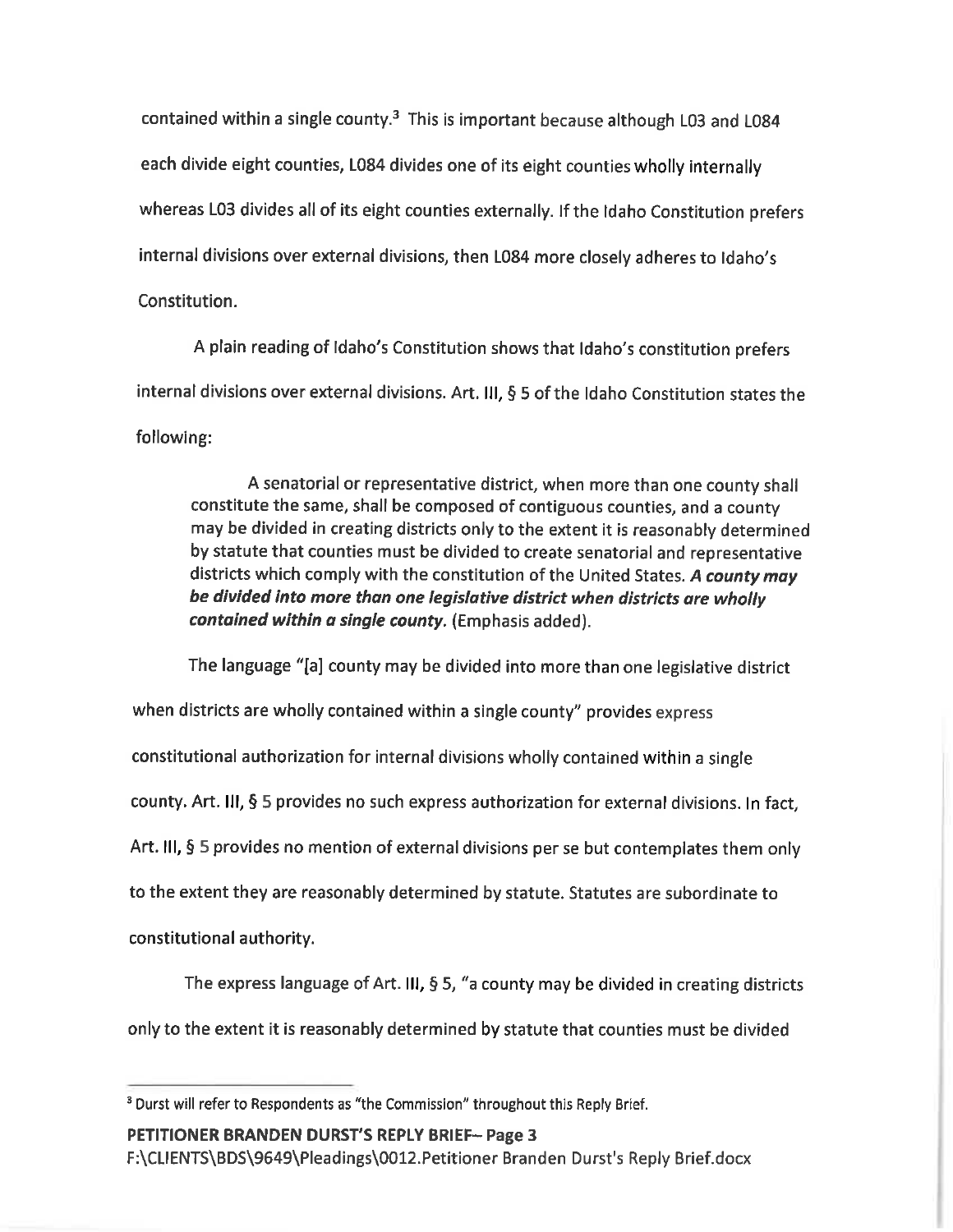to create senatorial and representative districts which comply with the constitution of the United States," applies by its terms to both internal and external divisions. If internal and external divisions were to be treated the same, then no additional language would be necessary. However, Art. III, § 5 contains additional language. This additional language states, "[a] county may be divided into more than one legislative district when districts are wholly contained within a single county." Durst submits this language shows that external and internal divisions are not treated the same and provides constitutional preference for internally divisions wholly contained in a single county.

Although this Court has not squarely addressed this issue, this Court has interpreted Art. III,  $\frac{5}{9}$  5 in a way that prefers internal over external division of a county. This Court has said:

county may [not] be divided and aligned with other counties to achieve ideal district size if that ideal district size may be achieved by internal division of the county. Whether desirable or not, that is the meaning of Article. III,  $\S$  5. A county may not be divided and parsed out to areas outside the county to achieve the ideal district size, if that goal is attainable without extending the district outside the county.

Bingham County v. ldaho Com'n for Reapportionment, 137 Idaho 870, 874 (2002).

This Court's language in Bingham County creates a preference for internal county divisions, i.e., divisions wholly contained within a single county, over external county divisions, i.e., dividing a county and aligning it or parsing it out with a neighboring county.

Bart Davis, who served as Cochair to the Commission, agrees that Art. III,  $\S 5$ 

prefers internal over external divisions of a county. During a public hearing, Mr. Davis

explained the difference between internal and external divisions:

## PETlTlONER BRANDEN DURST'S REPLY BRIEF— Page

F:\CLIENTS\BDS\9649\Pleadings\0012.Petitioner Branden Durst's Reply Briefidocx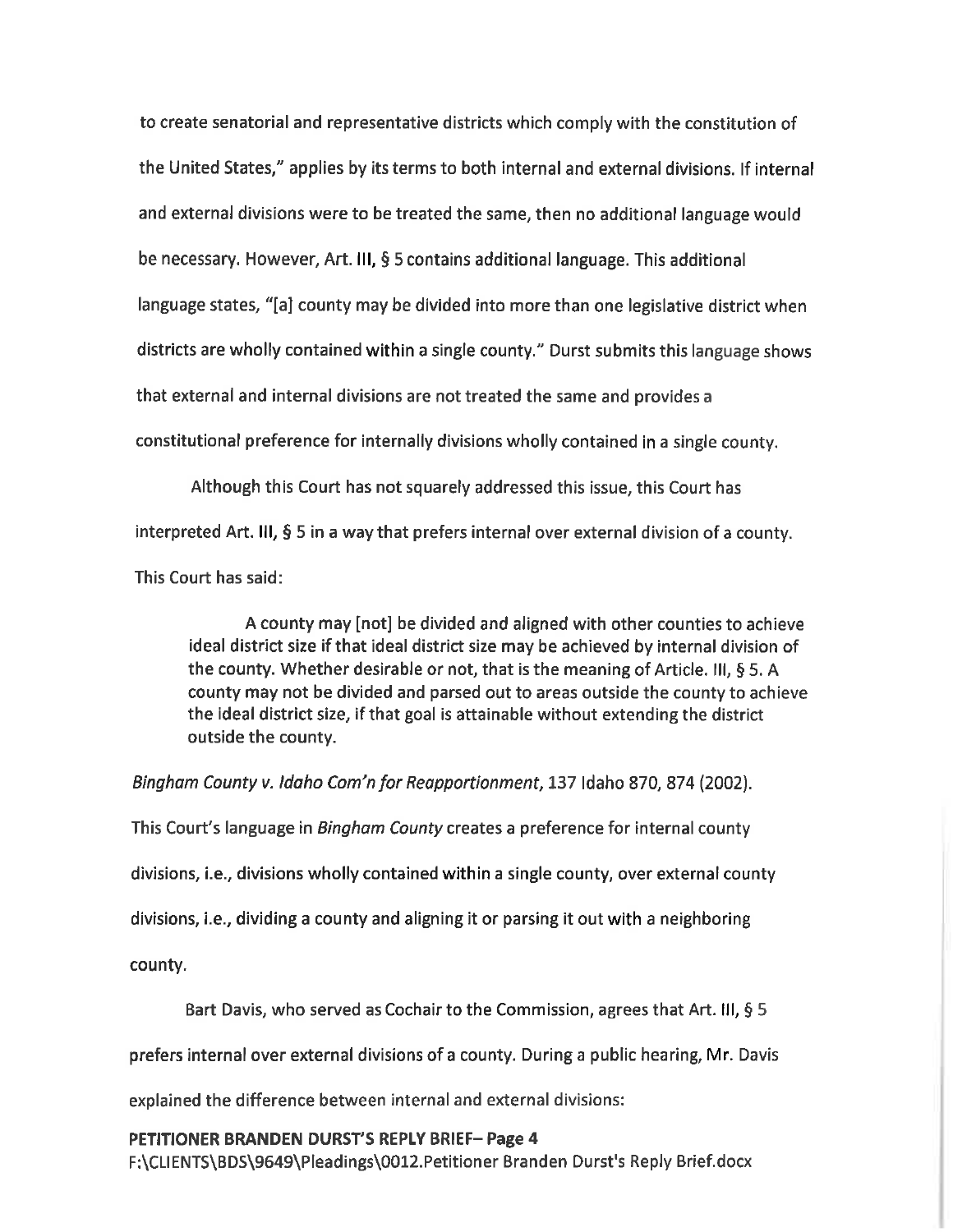COMMISSIONER DAVIS: [WJhen you hear the phrase external split and internal split, my understanding of that is that if you take a county and you cut a portion of it and put it with another county, that's an external split. So, if you grab the eastern part of Bonneville County and move it up or down to make<br>southern or northern districts work, well, there's an external split. You grab the northwest corner of that county, then you have split that county externally twice. But you might also have legislative districts that are only contained within a county and when that happens, that's called an internal split.<sup>4</sup>

Speaking for the entire Commission, Mr. Davis then explained that internal and

external divisions are not treated the same based on "language actually in Idaho's

constitution":

[COMMISSIONER DAVIS]: Now the court has yet to speak in a plain and identifiable way as to internal versus external splits. In fact, you can read the Twin Falls decision to suggest that they're reading internal and external identically. Now, we don't—we hope that that's not what they mean based on some language actually in Idaho's constitution, and that issue doesn't appear to be expressly presented to the court.<sup>5</sup>

Even the Commission recognized Art III,  $§$  5 favors internal divisions wholly

contained within a county over external divisions that combine one part of a county with

another county. Specifically, the Final Report says, "[w]hen a county must be divided to

create legislative districts, internal divisions, which create districts wholly contained within

a county, are favored over external divisions, which create districts that combine part of

the county with another county."<sup>6</sup> In support of this statement, the Final Report cites to

Art III, § 5 and Bingham County, 137 Idaho at 874.7

## PETITIONER BRANDEN DURST'S REPLY BRIEF— Page

F:\CLlENTS\BDS\9649\Pleadings\0012.Petitioner Branden Durst's Reply Brief.docx

<sup>4</sup>See Testimony of Branden Durst, page 11, lines 14-21 attached as Appendix "A" to Durst's Petition for Review.

<sup>&</sup>lt;sup>5</sup> See Testimony of Branden Durst, page 12, lines 3-11 attached as Appendix "A" to Durst's Petition for Review.

<sup>&</sup>lt;sup>6</sup> See Commission Final Report, page 8.

<sup>&</sup>lt;sup>7</sup> See Commission Final Report, page 8.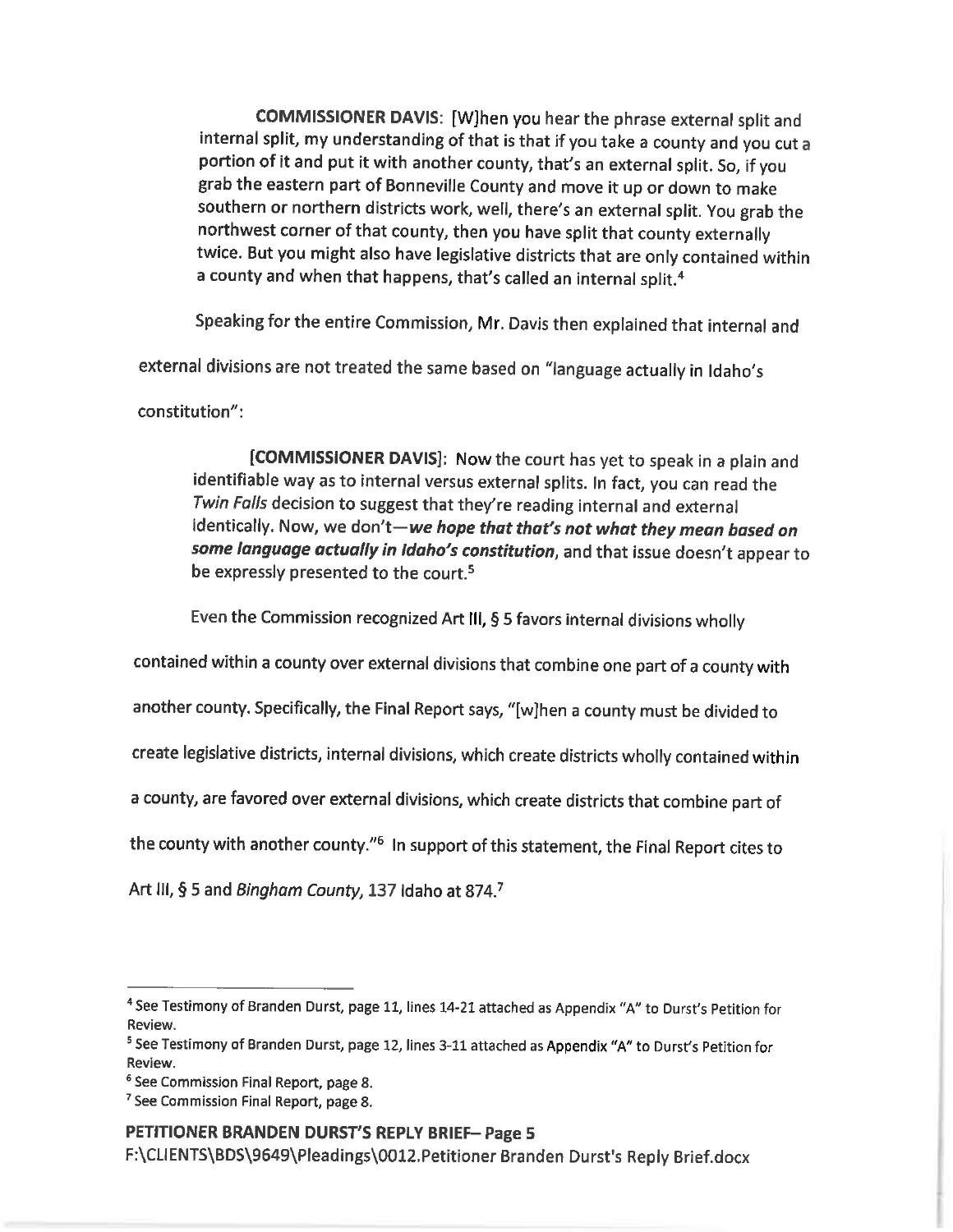In addressing the Commission and giving legal guidance, Deputy Attorney General, Brian Kane, provided the Commission the following input reflecting a preference for internal divisions over external divisions:

county can be divided into more than one legislative district when districts are wholly contained within the county. And so, you do have more latitude to split counties if you're keeping districts within the county. The perfect example of that is Ada County. You divide Ada because it has enough people that it encompasses multiple districts.<sup>8</sup>

Mr. Kane also told the Commission that "one of the things to always think about is not all splits are equal."<sup>9</sup> (This is now the exact opposite of what the Attorney General's Office argues in this case).

Legislative districts wholly contained in single county are preferred because they are much less likely the result of gerrymandering or mischief. For example, if particular county can be divided wholly internally into two legislative districts, simple math is the predominant factor used to determine the dividing line rather than dividing a county to protect a particular political party or a particular incumbent. Idaho Code  $\S$ 72-1506(8). Perhaps this factor alone gave rise to Mr. Davis' hope that this Court would not treat internal and external divisions the same.

Counties have also historically served as a traditional local community of interest. The policy of this state is that "[t]o the maximum extent possible, districts shall preserve traditional neighborhoods and local communities of interest." ldaho Code

<sup>&</sup>lt;sup>8</sup> Mr. Kane made his statement on September 1, 2021 where it appears online at 1:43:14. See http<u>s://insession.idaho.gov/IIS/2021/interim/Commission%20for%20Reapportionment/210901\_cfr\_0930</u> AM-Meeting.mp4.

<sup>&</sup>quot;Mr. Kane made his statement on September 1, 2021 where it appears online at 1:59:46. See https://insession.idaho.gov/IIS/2021/interim/Commission%20for%20Reapportionment/210901\_cfr\_0930 AM-Meeting.mp4.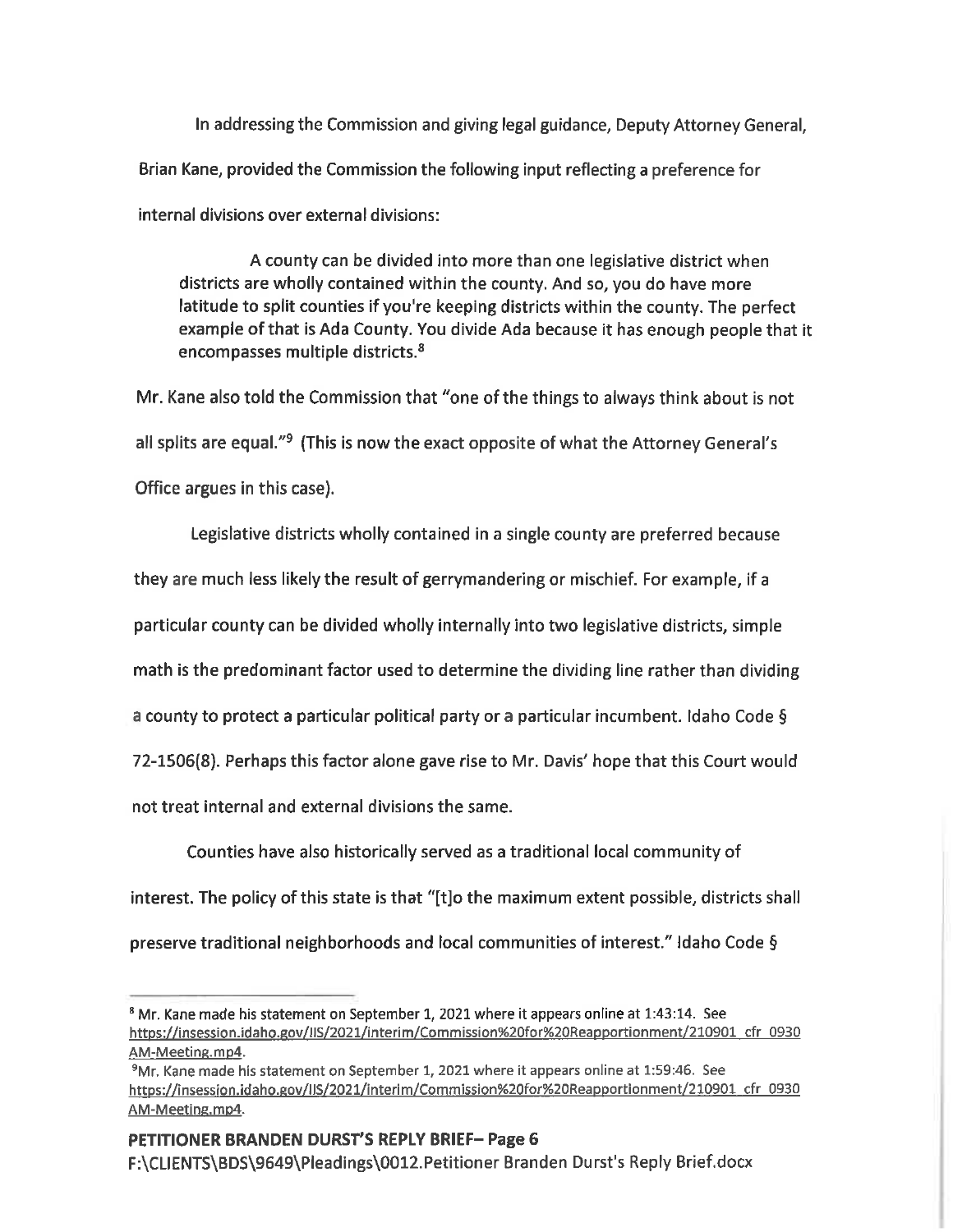72-1506(8). Fairs, school districts, county commissions, community events, etc. are often done at county level. For example, for 93 years on the third Saturday of every September, the residents of Bingham County have gathered for "Spud day" to recognize our state's pride and joy—the venerable potato. Counties simply form natural and traditional communities of interest, and therefore Art. III,  $\S$  5 prefers legislative districts wholly contained in a single county.

L03 and L084 divide the very same eight counties. Whereas L03 divides all eight counties externally, L084 divides only seven counties externally and divides one county (Ada) wholly internally. Art. III,  $\S$  5 prefers L084 over L03 because L084 has one county (Ada) in which all its legislative districts are wholly contained within Ada County. Assuming L084 satisfies Federal Equal Protection, L03 is unconstitutional because L03 unnecessarily divides one county externally when that county could be wholly divided internally.

## B. LO84 SATISFIES FEDERAL EQUAL PROTECTION.

"[A]n apportionment plan with a total population deviation of less than  $10\%$  is presumptively constitutional." Smith v. Idaho Comm'n on Redistricting, 136 Idaho 542, 544 (citing Hellar v. Cenarrusa, 104 Idaho 858, 589 (1984)). "If the maximum population deviation is less than ten percent, we say the plan is presumptively constitutional under the Federal Constitution." Bonneville County v. Ysursa, 142 Idaho 464, 467 (2005). "We say 'presumptively' constitutional because a plan whose maximum population is less than ten percent may nonetheless be found unconstitutional if a challenger can

## PETITIONER BRANDEN DURST'S REPLY BRIEF— Page

F:\CLIENTS\BDS\9649\Pleadings\0012.Petitioner Branden Durst's Reply Brief.docx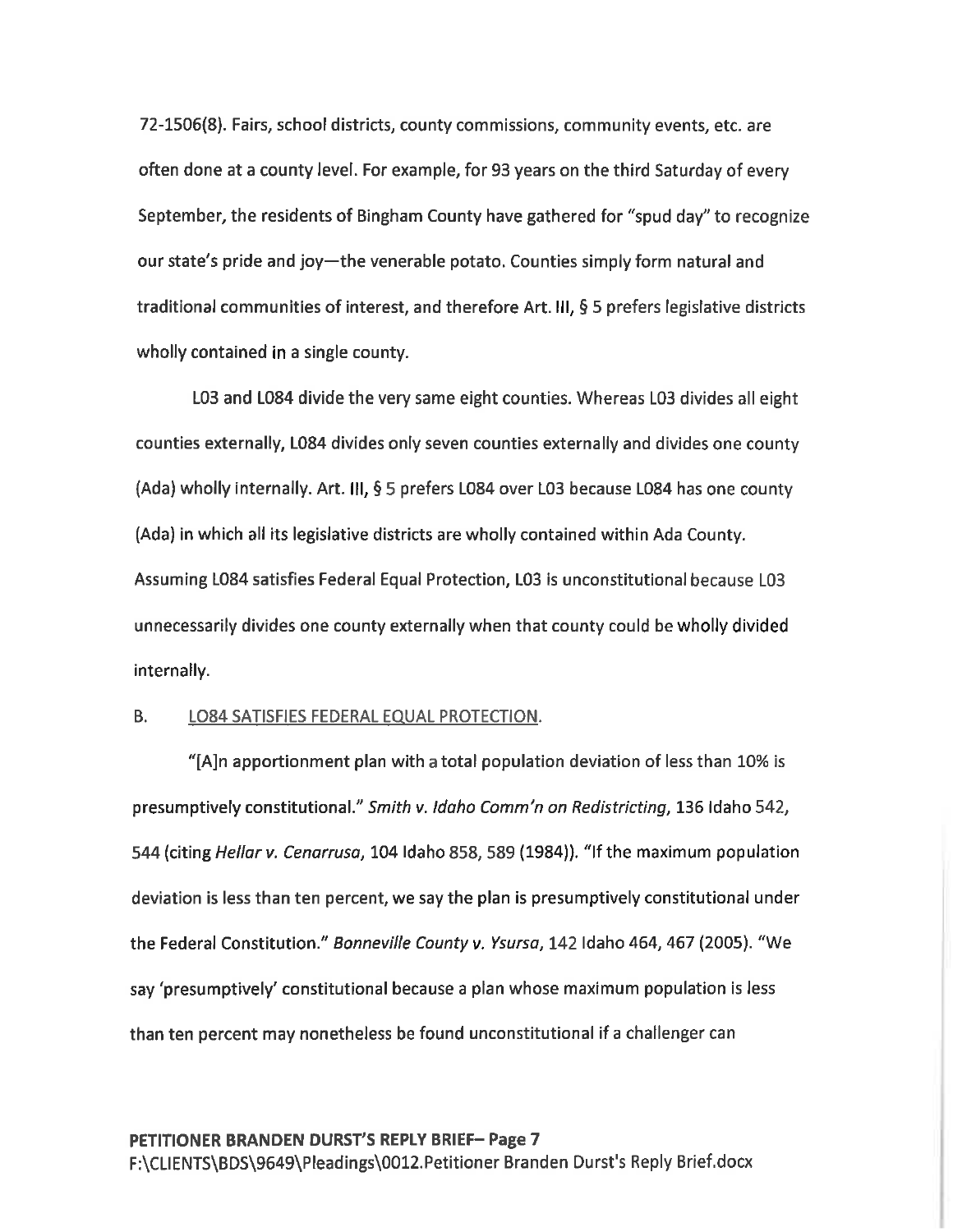demonstrate that the deviation results from some unconstitutional or irrational state purpose." *Id*.

Here, the Commission acknowledges L084 has a population deviation of 9.48%.<sup>10</sup> Accordingly, L084 is presumptively constitutional. Nonetheless, the Commission argues that Plan L084 does not comply with Federal Equal Protection once Plan L084 is evaluated for the "hallmarks" of compliance.<sup>11</sup>

In support of its position, the Commission cites Larios v. Cox, 300 F. Supp.2d 1320 (N.D. Georgia 2004) *aff<sup>y</sup>d, Cox v. Larios,* 542 U.S. 947 (2004). In *Larios,* the United States Supreme Court affirmed the judgment of the district court that held the Georgia state legislative reapportionment plan violated one person one vote even though the plan deviated from population equality by a total of 9.98%. The district court found that the plan was "a deliberate and systematic policy of favoring rural and inner-city interests at the expense of suburban areas north, east, and west of Atlanta." Id. at 947. Also, the plan followed "an intentional effort to allow incumbent Democrats to maintain or increase their delegation, primarily by systematically under populating the districts held by incumbent Democrats, by overpopulating those of Republicans, and by deliberately pairing numerous Republican incumbents against one another." Id.

In Larios, the State of Georgia failed to advance any legitimate state interest in support of its legislative reapportionment plan other than to argue its plan, which

<sup>&</sup>lt;sup>10</sup> See Respondents Idaho Commission for Reapportionment and Lawerence Denney's Response Brief, p. 34.

<sup>&</sup>lt;sup>11</sup> See Respondents Idaho Commission for Reapportionment and Lawerence Denney's Response Brief, p. 34.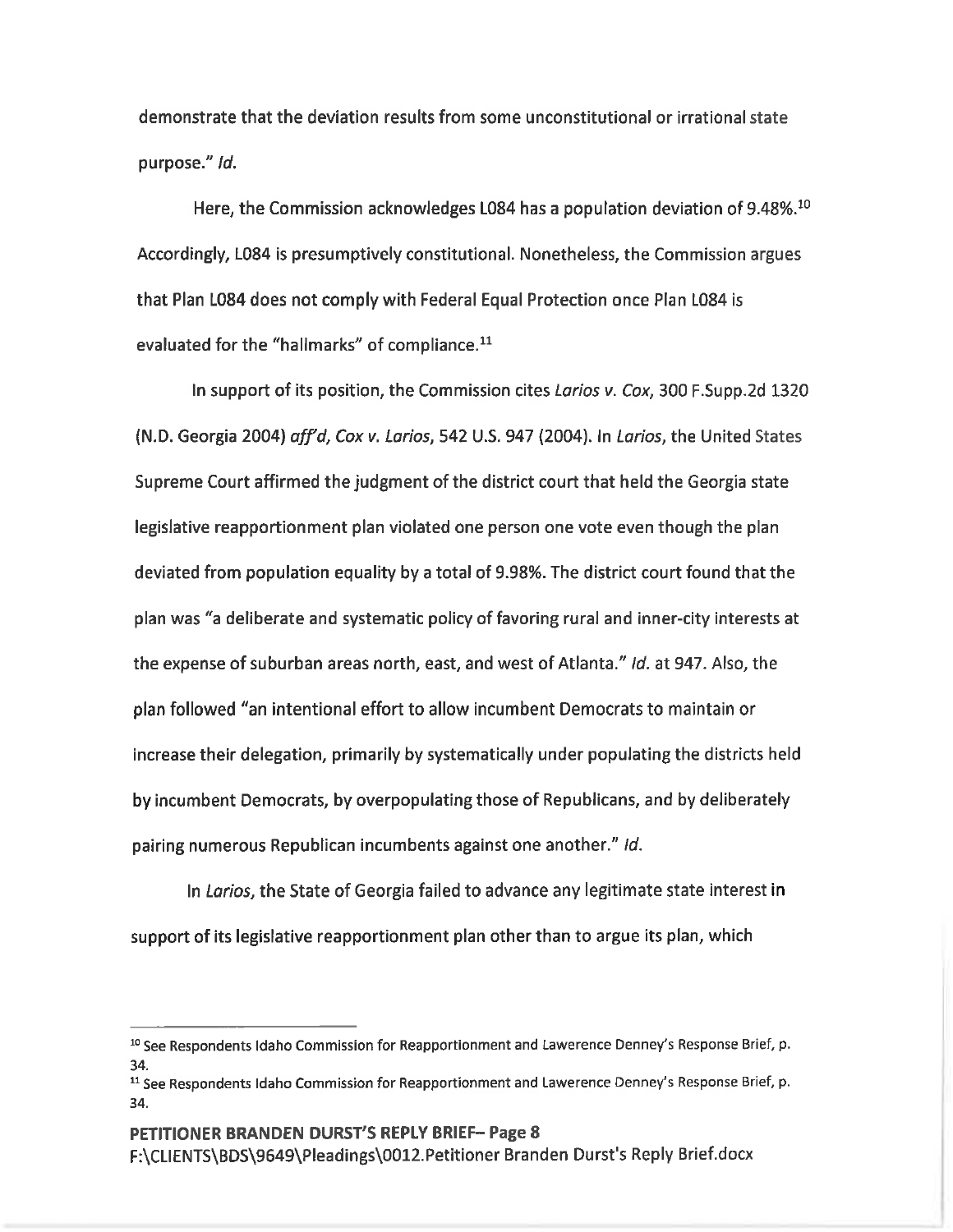deviated from population equality by a total of 9.98%, was barely within the 10% population deviation equality standard. Here, the Commission similarly claims Durst's plan fails equal protection standards even though Durst's plan has population deviation of 9.48%. lmportantly, in Idaho any reapportionment plan must also consider the provisions of Art. III,  $\S$  5 of the Idaho Constitution, a compelling state interest not at issue in Larios. These State of Idaho constitutional provisions are not just legitimate state interests, but rather, compelling state interests.

Therefore, when the Commission claims "Plan L084 appears to have been drawn simply to get under the 10% deviation threshold, $"^{12}$  the Commission ignores the facts that Plan L084 achieves compelling state interests because Plan L084 (1) divides one less county externally than Plan L03 in favor of having one district wholly contained in single county (Ada) and (2) has four less external divisions than Plan L03. Art. III,  $\S 5$ prefers "district[s] wholly contained in a single county." Similarly, Idaho Code § 72-1506(5) states, "[d]ivision of counties shall be avoided whenever possible. ln the event that a county must be divided, the number of such divisions, per county, should be kept to a minimum." This statute expresses the legitimate state interest of keeping the number of external divisions to a minimum.

Durst appeared before the Commission and said, "the key is you don't have to split more than seven times. You don't have to split more than seven counties

<sup>&</sup>lt;sup>12</sup> See Respondents Idaho Commission for Reapportionment and Lawerence Denney's Response Brief, p. 34.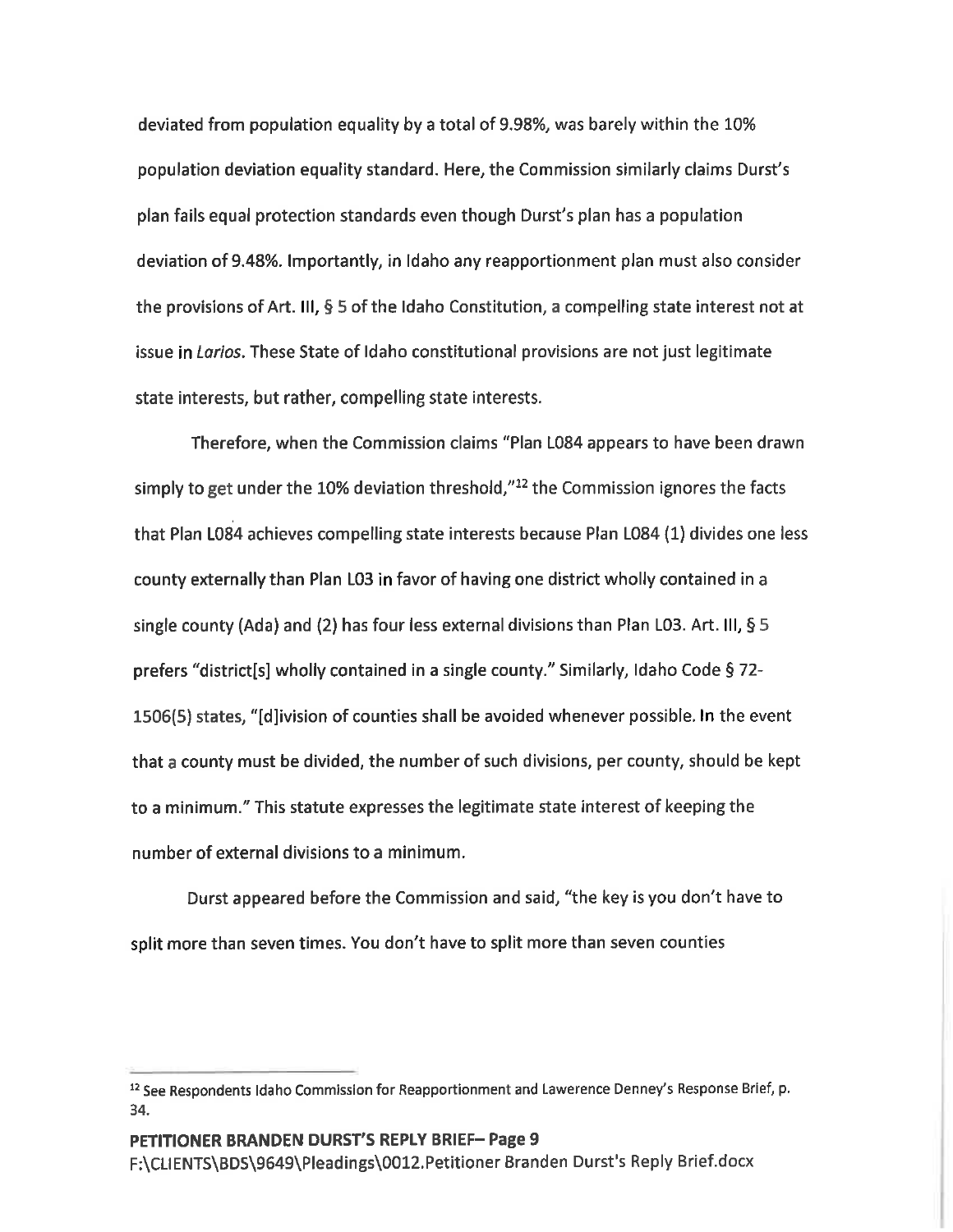externally."<sup>13</sup> Durst even referenced this Court's prior precedent saying, "[t]he Supreme Court in 2011 was crystal clear that if you don't have to split a county externally, you should not do it."<sup>14</sup> Durst even identified Ada County as the county the Commission unnecessarily sought to divide externally: "We're standing in the county today [Ada] that's split externally that does not need to be split externally."<sup>15</sup>

Durst did not draw Plan L084 simply to get under the 10% deviation threshold. Durst drew Plan L084 because Plan L084 was under the 10% deviation threshold while also satisfying (1) Art. III, § 5's preference for divisions wholly contained within a single county; and (2) satisfying Idaho Code § 72-1506(5)'s requirement to keep external divisions to a minimum.

Similarly, the Commission claims "Plan L084 significantly and impermissibly overpopulates districts in Ada County compared to the rest of the districts."<sup>16</sup> In support of its argument, the Commission notes each Ada County district in Plan L084 "has a deviation above the ideal district size between 4.12% and 4.94%." $^{17}$  However, "[t]he Commissioners agreed that in no instance would they craft a district that deviated more than 5% over or under the ideal district size, unless the district was an outlier and there was an extraordinary compelling reason for the larger deviation."<sup>18</sup> The

## PETITIONER BRANDEN DURST'S REPLY BRIEF— Page 10

F:\CLIENTS\BDS\9649\Pleadings\0012.Petitioner Branden Durst's Reply Brief.docx

<sup>15</sup> See Testimony of Branden Durst, page 11, lines 3-5 attached as Appendix "A" to Durst's Petition for Review.

<sup>&</sup>lt;sup>14</sup> See Testimony of Branden Durst, page 7, lines 3-5 attached as Appendix "A" to Durst's Petition for Review.

<sup>15</sup> See Testimony of Branden Durst, page 7, lines 5-11 attached as Appendix "A" to Durst's Petition for Review.

<sup>&</sup>lt;sup>16</sup> See Respondents Idaho Commission for Reapportionment and Lawerence Denney's Response Brief, p. 34.

<sup>&</sup>lt;sup>17</sup> See Respondents Idaho Commission for Reapportionment and Lawerence Denney's Response Brief, p. 34.

<sup>&</sup>lt;sup>18</sup> See Commission Final Report, page 11.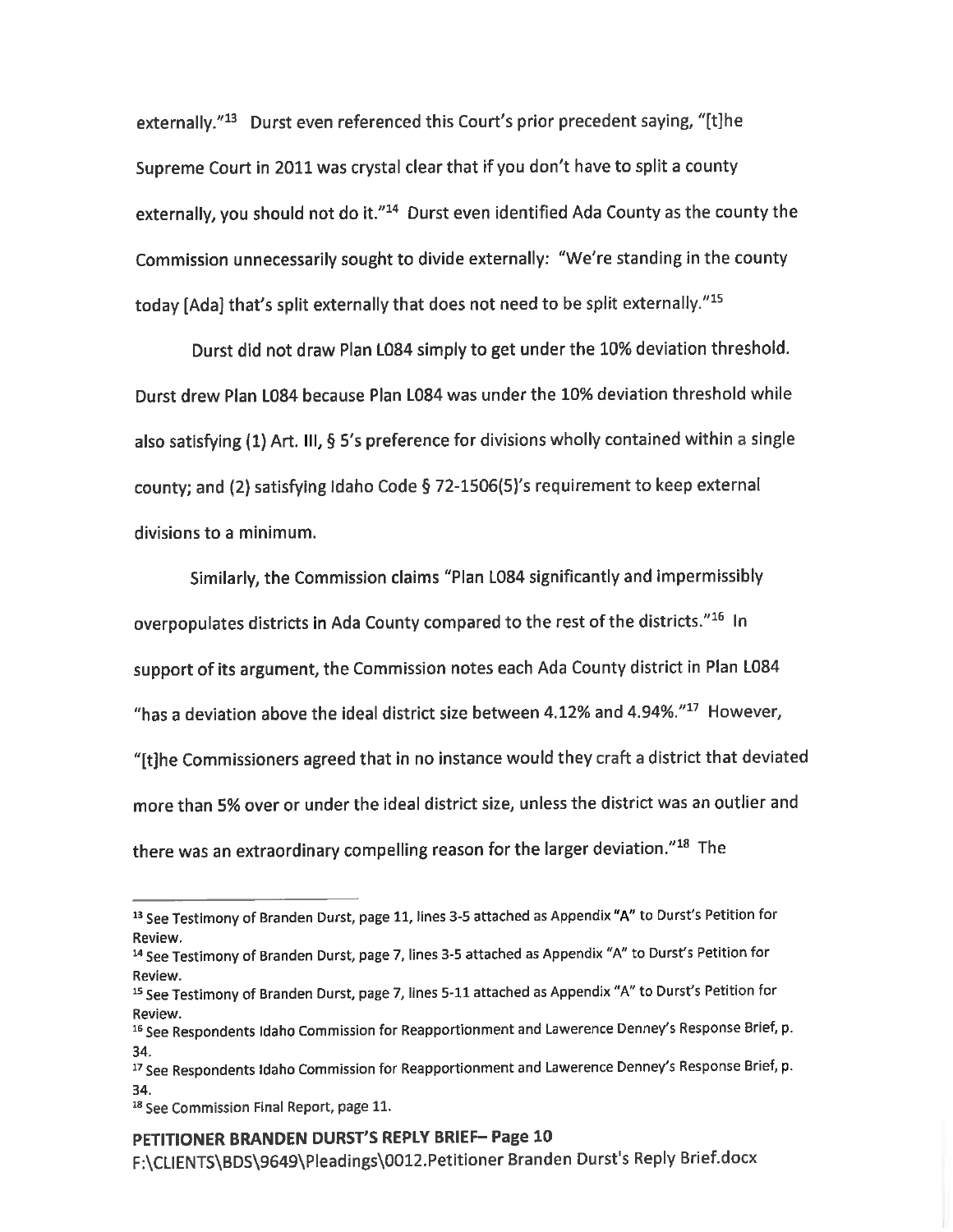Commission arrived at 5% because it believed that any deviation over 5% of the ideal district size "would represent significant overpopulation" of a district."<sup>19</sup> In other words, even by the Commission's own directive, a deviation under 5% would not represent overpopulation. Yet, the Commission now argues to this Court that deviations between 4.12% and 4.94% represent "significant and impermissible" overpopulation. By the Commission's own agreement, the Ada County deviations between 4.12% and 4.94% do not represent overpopulation.

In short, based on the standard the Commission set for itself, Plan L084 does not overpopulate let alone "significantly and impermissibly" overpopulate as the Commission argues. It appears the Commission argues with itself.

The Commission claims Plan L084 appears to deviate from equal protection to minimize the number of counties divided externally, which the Commission says is not legitimate state consideration in Idaho. However, Art. III, § 5 of the Idaho Constitution states, "a county may be divided in creating districts only to the extent it is reasonably determined by statute that counties must be divided." In this regard, Idaho Code § 72-1506(5) provides, "Division of counties shall be avoided whenever possible. In the event that a county must be divided, the number of such divisions, per county, should be kept to a minimum." Minimizing the number of counties divided externally is not only a legitimate state interest, but also an expressly declared state policy.

<sup>19</sup> See Commission Final Report, page 11.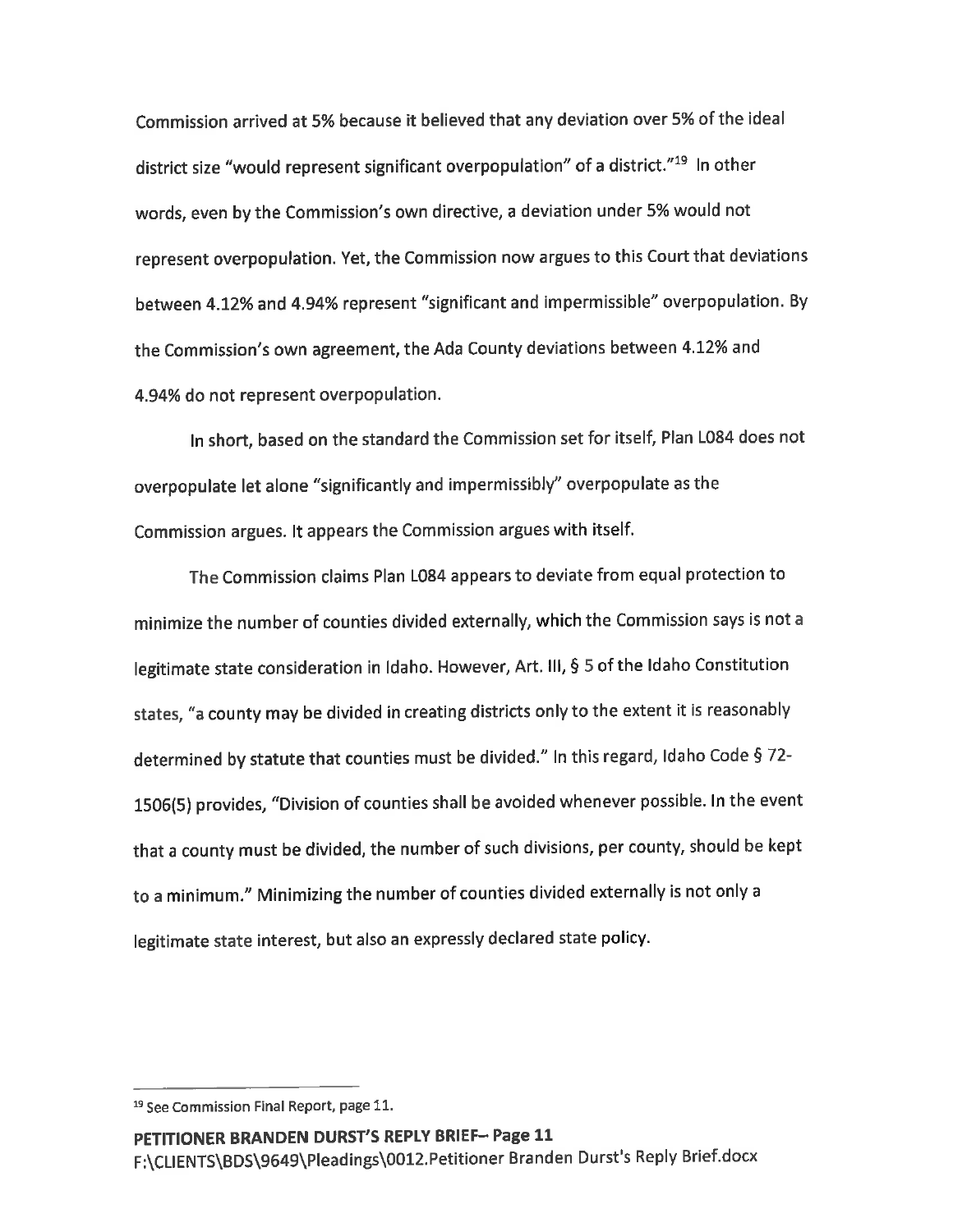The Commission argues Plan L084 "was applied in an arbitrary or discriminatory manner."<sup>20</sup> The Commission argues "Plan L084 avoids dividing Ada County externally at the expense of dividing Bonneville County externally one more time than is necessary.<sup>"21</sup> Although the Commission is correct that Plan L084 has one more external division in Bonneville County than Plan L03, the Commission ignores that Plan L03 has three additional divisions in Ada County, one additional division in Canyon County, and one additional division in Bannock County for a total of five additional divisions that do not appear in Plan L084. By the Commission's standards, Plan L03 is far more arbitrary and discriminatory than Plan L084.<sup>22</sup>

In short, as compared to Plan L03, Plan L084 divides fewer counties externally, has fewer external divisions, and keeps Ada County divided wholly internally all while achieving equal protection. A plan that accomplishes these things is the product of deliberate and thoughtful reapportionment in compliance with Art. III, § 5 and Idaho Code § 72-1506(5). It is not the product of anything arbitrary or discriminatory.

<sup>&</sup>lt;sup>20</sup> See Respondents Idaho Commission for Reapportionment and Lawerence Denney's Response Brief, p. 35.

<sup>&</sup>lt;sup>21</sup> See Respondents Idaho Commission for Reapportionment and Lawerence Denney's Response Brief, p. 35.

 $^{22}$  If the Commission is allowed now to "exercise its discretion," as the Commission requests, and use Ada and Canyon Counties for parts by dividing them externally unnecessarily multiple times, nothing will stop future Commissions "in the name of discretion after public input" from dividing Ada and Canyon Counties into as many parts as it feels is necessary to achieve some goal other than the fewest number of internal and external county divisions.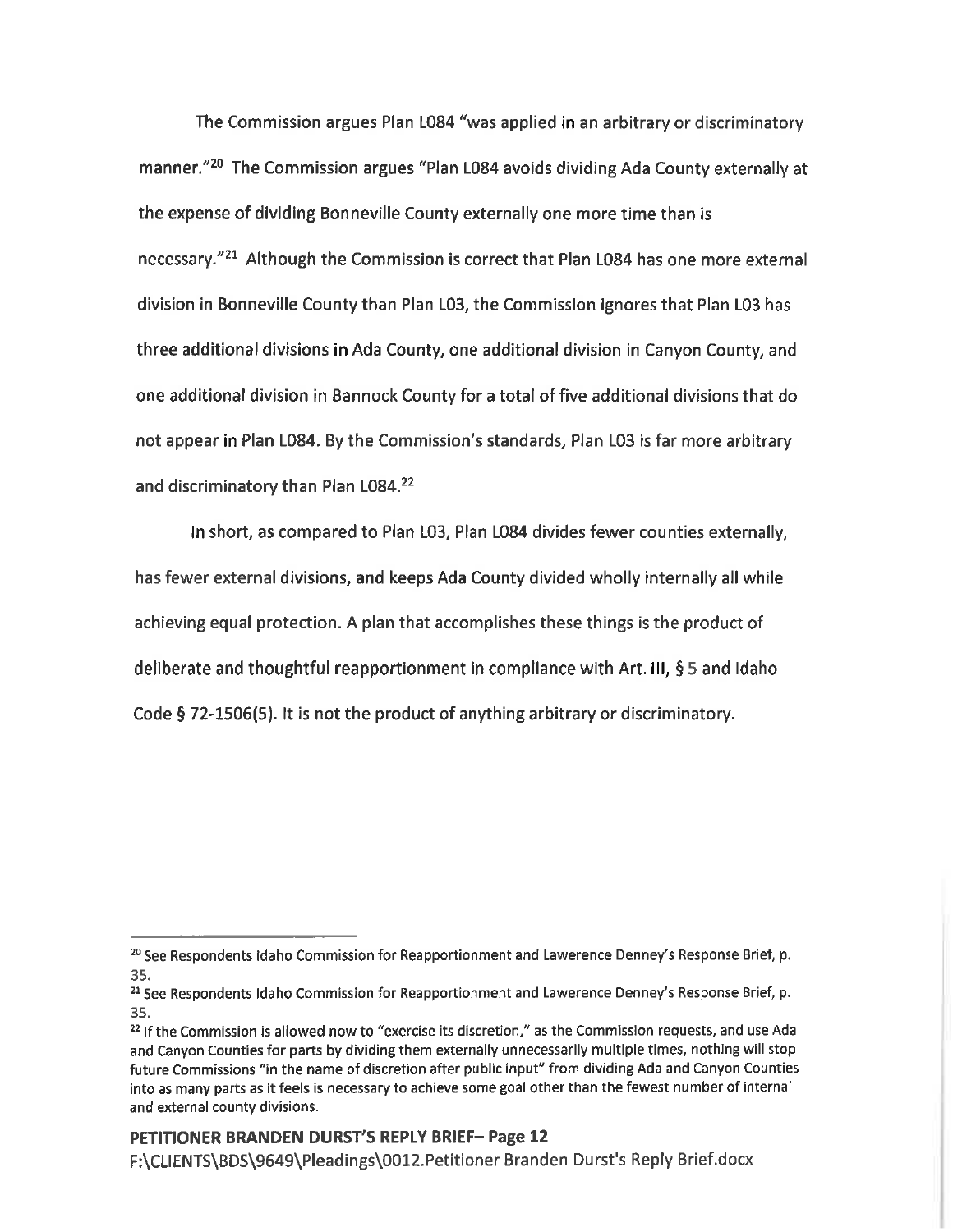## C. ART. III, § 5 EXPRESSLY INCORPORATES STATUTORY PROVISIONS THAT REQUIRE A PLAN TO KEEP THE NUMBER OF COUNTY DIVISIONS TO A MINIMUM.

The Commission claims Durst relies on the "a county may be divided" language in Art. III, § 5 to limit the total number of times a county is divided into districts.<sup>23</sup> The Commission next argues, "[t]he total number of times that Plan L03 divides counties externally compared to other plans is irrelevant to determining whether the Commission complied with the Idaho Constitution."<sup>24</sup> Durst actually relies on the following language from Art. III,  $\S$  5 to limit the number of times a county can be divided externally: "[A] county may be divided in creating districts only to the extent it is reasonably determined by statute that counties must be divided to create senatorial and representative districts which comply with the constitution of the United States." (Emphasis added.) Art. III, § 5 expressly contemplates dividing counties to create districts but only to the extent a statute reasonably determines a county must be divided.

Moreover, Art. III, § 5 expressly incorporates Idaho statute in reasonably limiting the circumstances under which a county may be divided. In this regard, the legislature enacted Idaho Code § 72-1506(5), which states, "[d]ivision of counties shall be avoided whenever possible. In the event that a county must be divided, the number of such divisions, per county, should be kept to a minimum." This statute drills down even

## PETITIONER BRANDEN DURST'S REPLY BRIEF— Page 13

F:\CLIENTS\BDS\9649\Pleadings\0012.Petitioner Branden Durst's Reply Brief.docx

<sup>&</sup>lt;sup>23</sup> See Respondents Idaho Commission for Reapportionment and Lawerence Denney's Response Brief, p. 36.

<sup>&</sup>lt;sup>24</sup> See Respondents Idaho Commission for Reapportionment and Lawerence Denney's Response Brief, p. 36.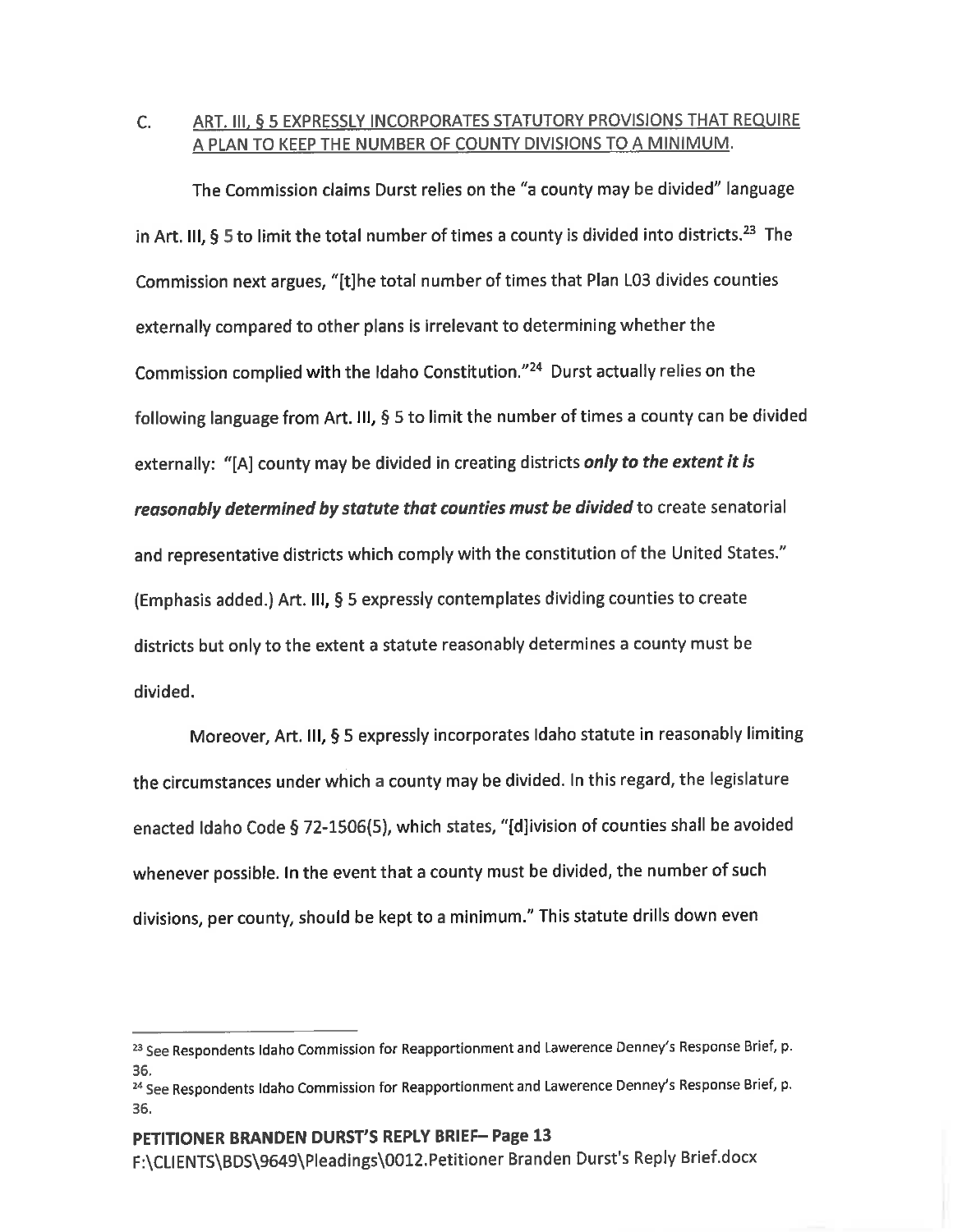farther than Art. III, § 5 because it expresses the legitimate state interest of keeping the number of divisions to a minimum.

The Commission points out that this Court in prior cases has determined only the extent to which the total number of counties may be divided under a plan, not the extent to which the plan may contain a total number of external divisions. Durst believes Art. III, § 5 and Idaho Code § 72-1506(5) clearly and unequivocally require the Commission to select a plan with the least number of external divisions just like the Commission must select the plan with the least number of counties divided. Accordingly, Durst specifically presents this issue to this Court and requests that this Court answer this question in this case.

The Commission also improperly treats the "ideal district size" as the standard for achieving equal protection. As justification to divide Ada County externally when such division is not required, the Commission claims, "[i]t is impossible to divide Ada County only internally to create districts with the *ideal district size."<sup>25</sup>* However, ideal district size is not the standard for Federal Equal Protection. The standard under Federal Equal Protection is to create districts below a population deviation of 10%.

The Commission explains that ideal district size is 52,546. From this ideal district size, the Commission argues, "[i]f Ada County were divided only internally, it would have to be divided into 9 districts with a population of 54,996 each. That is 2,450 or 4.70%

<sup>&</sup>lt;sup>25</sup> See Respondents Idaho Commission for Reapportionment and Lawerence Denney's Response Brief, p. 38. (Emphasis added.)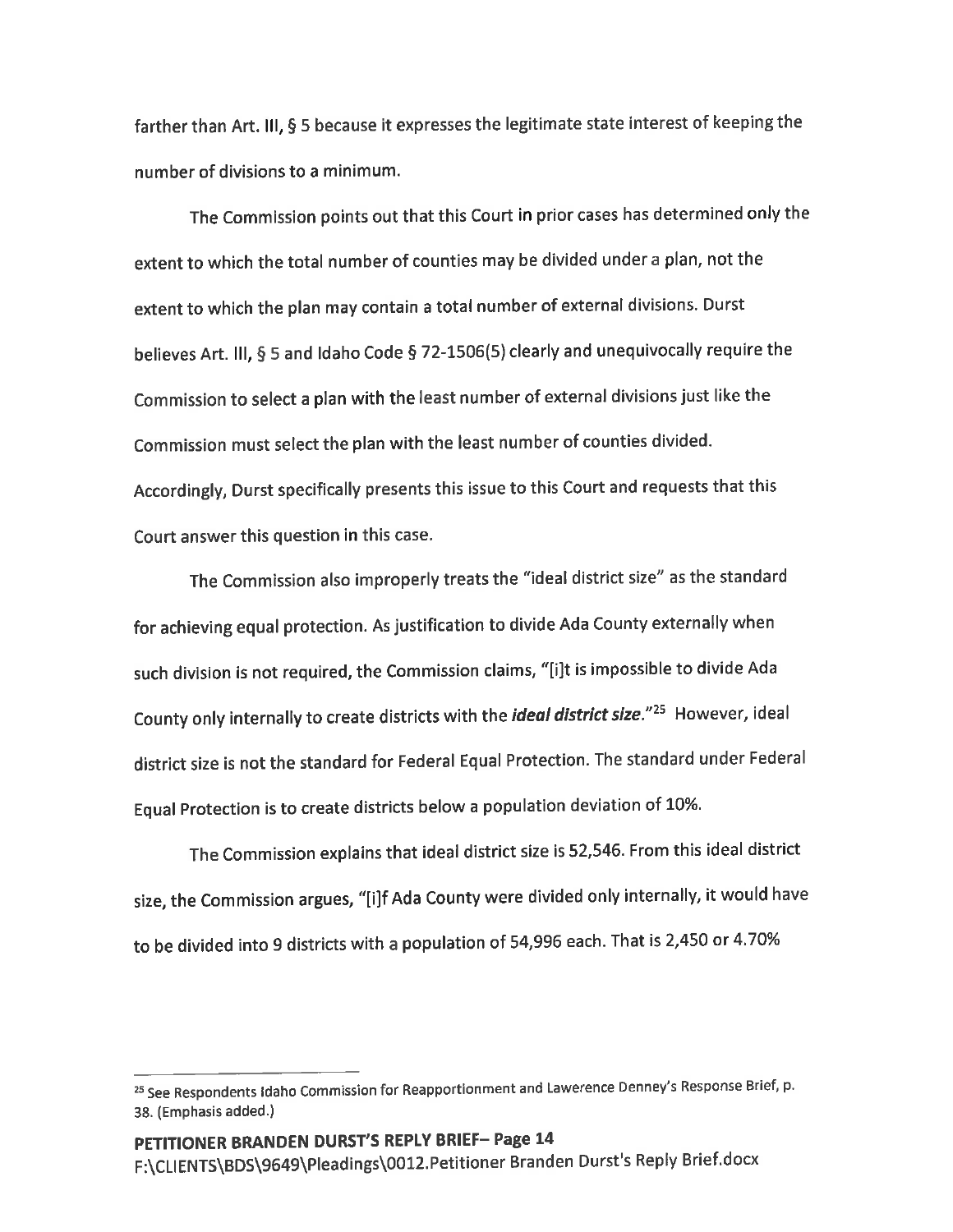greater than the ideal district size."25 However, as explained previously, "[t]he Commissioners agreed that in no instance would they craft a district that deviated more than 5% over or under the ideal district size, unless the district was an outlier and there was an extraordinary compelling reason for the larger deviation."<sup>27</sup> The Commission arrived at 5% because it believed that any deviation over 5% of the ideal district size "would represent significant overpopulation" of a district."<sup>28</sup> In other words, even by the Commission's own directive, deviation of over 5% of the ideal district size was acceptable to the Commission. Yet, the Commission now argues that a deviation of 4.7% is impermissible and so excessive that it justifies more external divisions than are necessary to achieve Federal Equal Protection.

Finally, the Commission wants this Court to interpret Art. III, § 5, Idaho Code § 72-1506(5), and this Court's prior case law to give the Commission broad discretion in adopting a reapportionment plan. Similarly, in adopting a reapportionment plan, the Commission wants to place greater emphasis on "public input" than on Art. III, § 5, Idaho Code § 72-1506(5), and this Court's prior case law. Otherwise, the Commission is concerned that its work becomes "a mere computer exercise."29

Nothing is more political than reapportionment. At the same time, nothing should be less political than protecting the peoples' right to vote. To a large extent, the people of Idaho through Art. III, § 5 and through their legislature with the enactment of

#### PETITIONER BRANDEN DURST'S REPLY BRIEF— Page 15

F:\CLIENTS\BDS\9649\Pleadings\0012.Petitioner Branden Durst's Reply Brief.docx

<sup>&</sup>lt;sup>26</sup> See Respondents Idaho Commission for Reapportionment and Lawerence Denney's Response Brief, p. 38.

<sup>27</sup> See Commission Final Report, page 11.

<sup>2°</sup> See Commission Final Report, page 11.

<sup>&</sup>lt;sup>29</sup> See Respondents Idaho Commission for Reapportionment and Lawerence Denney's Response Brief, p. 38.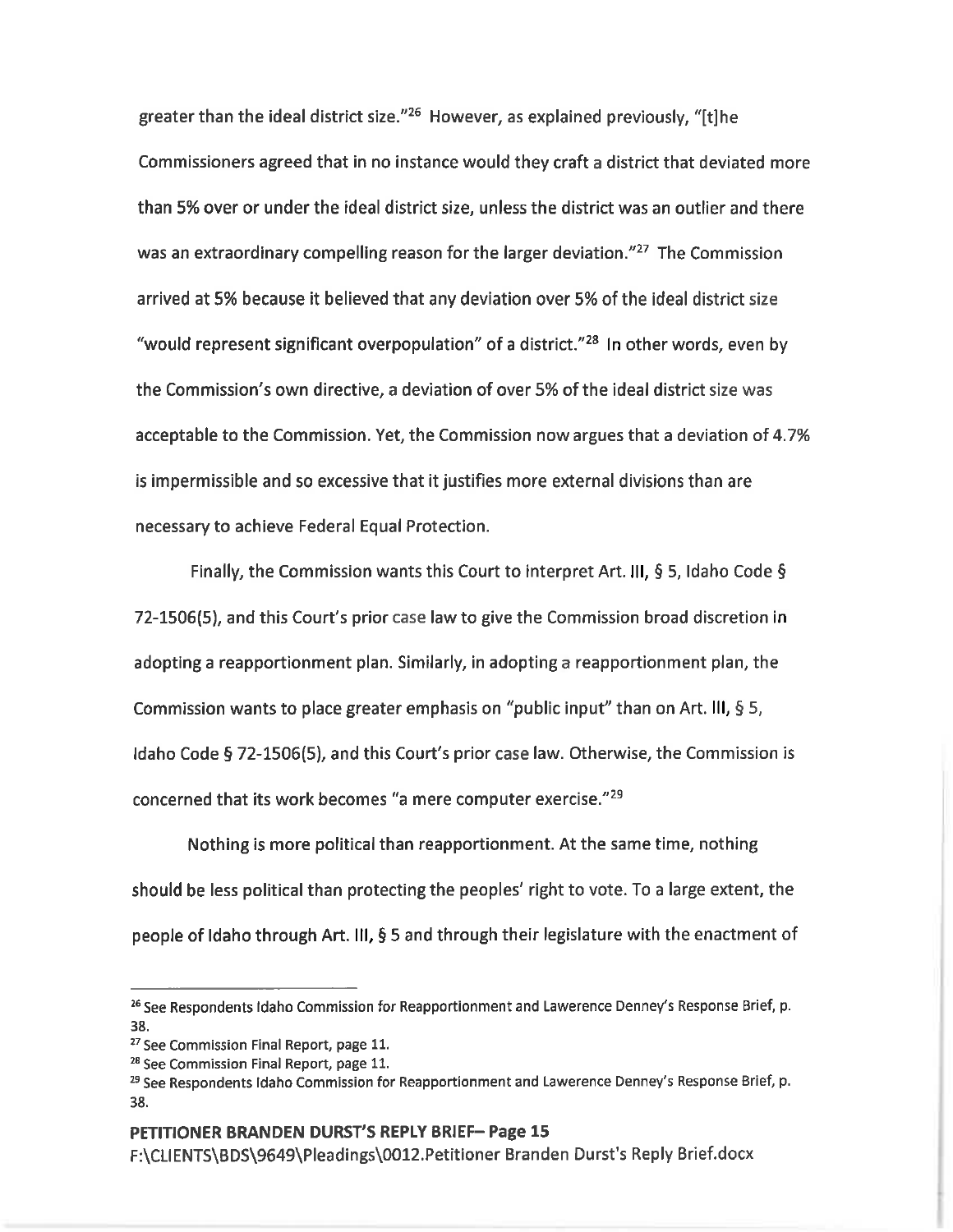Idaho Code § 72-1506 have taken much of the politics, gamesmanship, and gerrymandering out of reapportionment. The reasons are that  $(1)$  under Art. III, § 5, the Commission must divide as few counties as possible; (2) Art. III, § 5 also gives a preference to internal divisions; and (3) Art. III,  $\S$  5 together with Idaho Code  $\S$  72-1506(5) forces the Commission to avoid divisions of counties keeping them to a minimum when counties must be divided. These three rules remove much of the politics and gamesmanship from reapportionment.

Even the Attorney General's office agrees. In speaking to the Commission about applying Art. III, § 5 and Idaho Code § 72-1506, Deputy Attorney General, Brian Kane, told the Commission, "the map  $\ldots$  draws itself [when] minimizing county splits."<sup>30</sup> And that is exactly what Art. III,  $\frac{6}{5}$  5 together with Idaho Code  $\frac{6}{5}$  72-1506 are designed to do.

lll.

## DURST'S PETITION FOR REVIEW IS NOT UNTIMELY

Durst attended a hearing before the Commission held on November 10, 2021.<sup>31</sup> At that hearing, the Commission tasked Commissioner Eric Redman with filing the Final Report with the Secretary of State by the end of the day on November 10, 2021. $32$  In reliance on the Commission's direction, Durst authorized his legal counsel to file the Petition for review after 5:00 p.m. on November 10, 2021.<sup>33</sup>

## PETITIONER BRANDEN DURST'S REPLY BRIEF- Page 16

F:\CL|ENTS\BDS\9649\PIeadings\0012.Petitioner Branden Durst's Reply Brief.docx

<sup>&</sup>lt;sup>30</sup> Mr. Kane made his statement on September 1, 2021 where it appears online at 1:48:38 See <u>https://insession.idaho.gov/IIS/2021/interim/Commission%20for%20Reapportionment/210901\_cfr\_0</u> AM-Meeting.mp4.

<sup>&</sup>lt;sup>31</sup> See Declaration of Branden John Durst.

<sup>&</sup>lt;sup>32</sup> See Declaration of Branden John Durst.

<sup>&</sup>lt;sup>33</sup> See Declaration of Branden John Durst.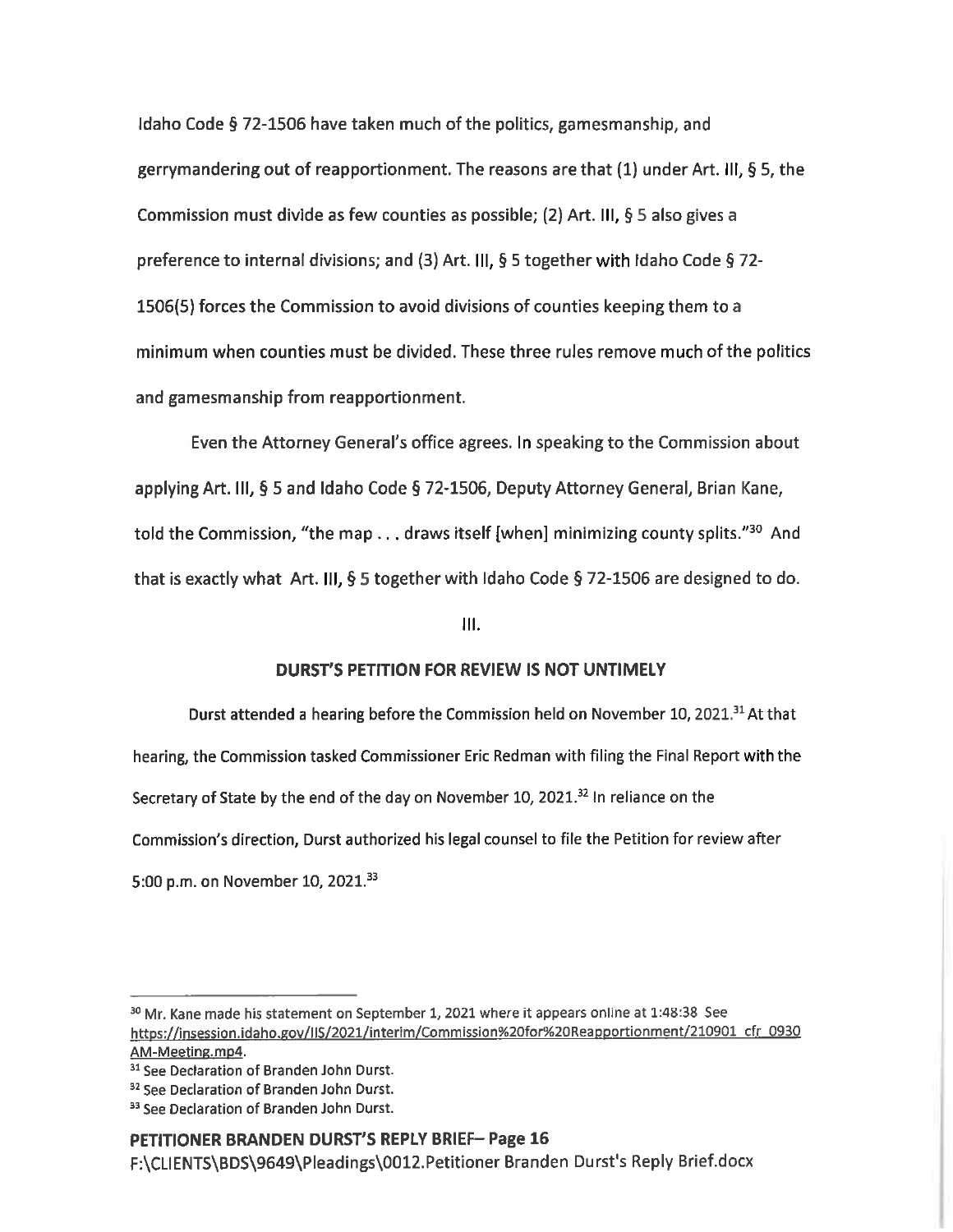The Commission makes a fleeting reference that the Petition for Review may be "premature" because it was filed before the Final Report was filed with the Secretary of State. Durst submits he filed the Petition for Review timely. Specifically, Idaho Appellate Rule 5(b) requires that the Petition for Review "shall be filed within <sup>35</sup> days of the filing of the final report with the office of the Secretary of State by the Commission." Here, the Petition for Review was filed on November 10, 2021, and the Final Report was filed on November 12, 2021. Petitioner filed the Petition for Review within two days of the filing of the Final Report, not more than 35 days within the date the Final Report was filed.

Idaho Code Section 72-1509(1) expressly calls a challenge to a legislative redistricting plan an "appeal." Idaho Appellate Rule 21 treats a challenge to a final redistricting plan like a notice of appeal. And Idaho Appellate Rule 17(2) treats a notice of appeal filed from an appealable "judgment or order" before formal written entry of such document as valid, when the appealable document is properly filed, without refiling the notice of appeal.

Accordingly, even if the Petition for Review were technically "premature," this Court should treat it like a prematurely filed notice of appeal that became valid when the Final Report was filed with the Secretary of State. Durst understands that Rule 17(2) applies only to appealable "judgments and orders." However, under ldaho Appellate Rule 48, this Court has authority, where no provision is made by statute or by its rules, to adopt the practice usually followed in similar cases in proceedings before this Court. Here, applying the rule applicable to a prematurely filed notice of appeal to the Petition for Review is consistent with this Court's practice in similar proceedings before this Court.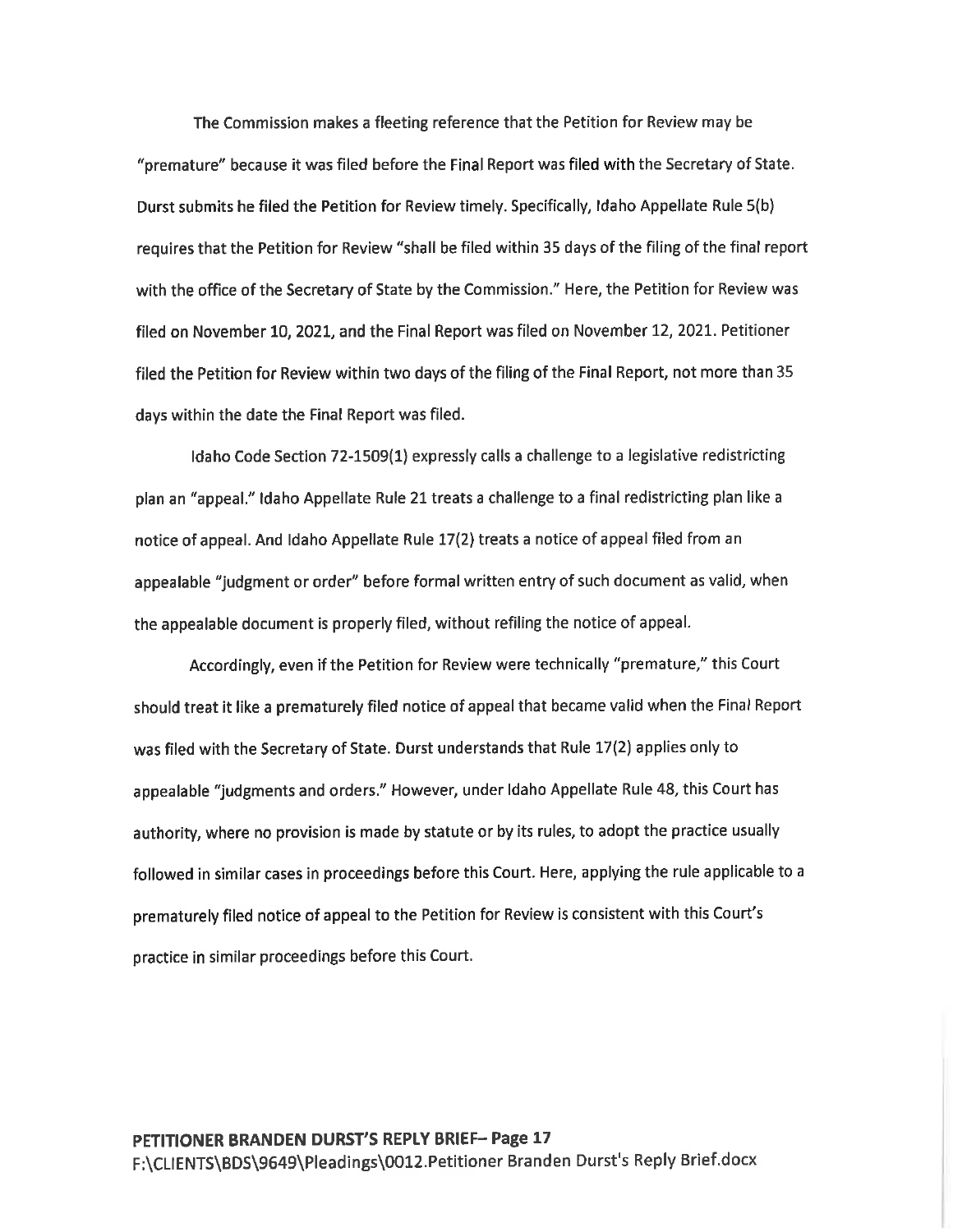#### RELIEF SOUGHT

If this Court were to remand this matter back to the Commission, this Court should order that the Commission select from one of the proposed plans already submitted and commented on by the public. There is no reason to have the Commission start from scratch especially where time is of the essence given the great need to have a reapportionment plan in place as soon as possible.

#### V.

#### REQUEST FOR ATTORNEY'S FEES

The Commission objects to Durst's request for attorney's fees because Durst's Petition for Review did not specifically request attorney's fees under the private attorney general doctrine. However, Durst's Petition for Review did request attorney's fees as provided by law. More important, failure to include a claim for attorney's fees in a pleading is not fatal to recovering attorney's fees. Eighteen Mile Ranch, LLC v. Nord Excavating & Paving, Inc., 141 Idaho 716, 721 (2005).

The Commission claims Durst has not proved private enforcement was necessary because Ada County is arguing a "substantially similar challenge." However, Ada County does not even argue anything about Durst's Plan L084 or that Durst's plan is superior to Plan L03.

The Commission also argues that Durst presented no argument that he has pursued this challenge at significant burden to himself. Durst has undergone the very same burden the petitioner underwent in Smith v. Idaho Comm'n on Redistricting, 136 Idaho 542 (2001) where this Court awarded the petitioner attorney's fees under the private attorney general doctrine.

## PETITIONER BRANDEN DURST'S REPLY BRIEF— Page 18 F:\CLIENTS\BDS\9649\Pleadings\0012.Petitioner Branden Durst's Reply Brief.docx

#### IV.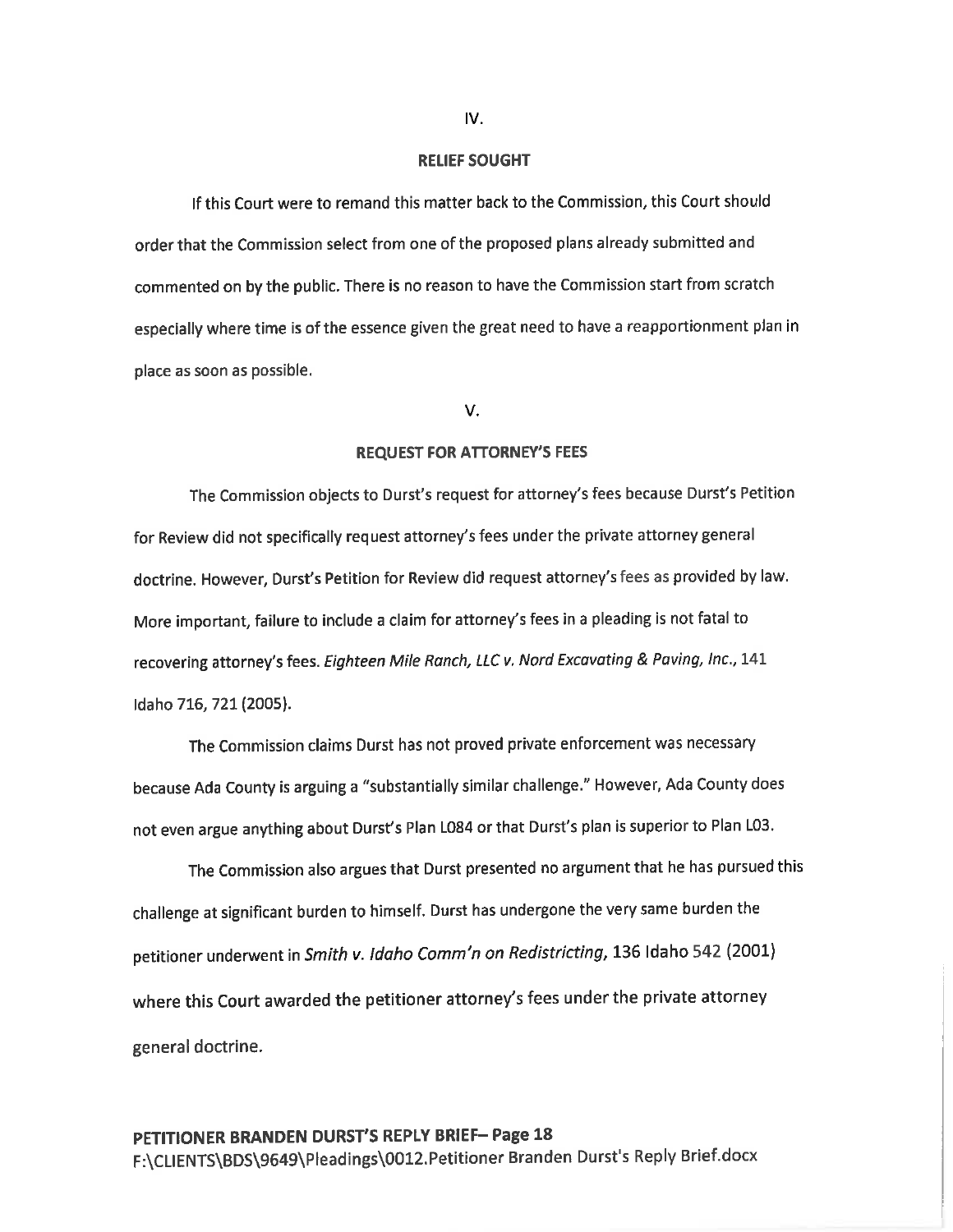If Durst prevails in this case, petitioners like Durst who hire attorneys should be compensated for having helped protect the right that a free society holds to cast a meaningful vote and having benefited a large number of Idahoans.

VII.

## **CONCLUSION**

For all the reasons set forth above, Petitioner requests that the Idaho Supreme Court declare Plan L03 unconstitutional. This Court should also order the Commission adopt Plan L084 especially where Plan L084 has the fewest number of external divisions of any plan presented to the Commission that divides seven counties externally. Alternatively, if this Court should remand this matter back to the Commission for further consideration with due regard for the Idaho State Constitution, Article III, § 5, this Court should order the Commission to select a plan already presented to the Commission and considered by the Commission to expedite getting a plan in place. This Court should also award Durst his attorney's fees and costs.

DATED this  $\frac{1}{2}$  day of December, 2021.

RESPECTFULLY SUBMITTED,

SMITH, DRISCOLL & ASSOCIATES, PLLC **Bv:** 

Brvan D. Smith, Esg. Attorney for Petitioner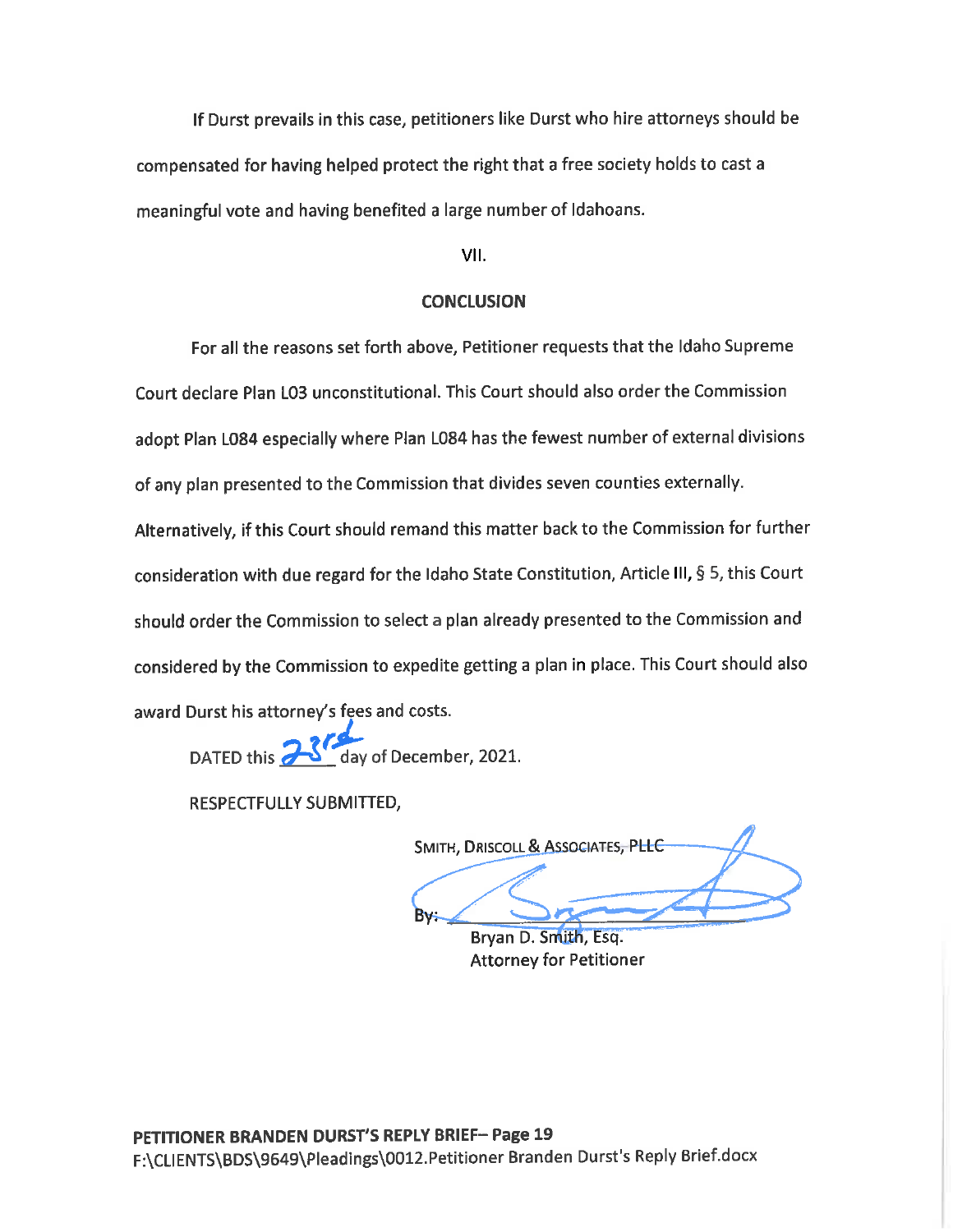## CERTIFICATE OF SERVICE

HEREBY CERTIFY that on this **23 Year** of December, 2021, I caused to be served a true copy of the foregoing PETITIONER BRANDEN DURST'S REPLY BRIEF by the method indicated below, and addressed to those parties marked served below:

| Megan A. Larrondo, Esq.<br>Robert A. Berry, Esq.<br>Cory M. Carone, Esq.<br>Idaho Attorney General's Office<br>954 W. Jefferson Street, 2 <sup>nd</sup> Floor<br>P.O. Box 83720<br>Boise, ID 83702 -0010<br>megan.larrondo@ag.idaho.gov<br>robert.berry@ag.idaho.gov<br>cory.carone@ag.idaho.gov<br><b>Attorneys for Respondent</b> | U.S. Mail, Postage Paid<br><b>Hand Delivered</b><br><b>Fax Transmittal</b><br>iCourt/Efile/Serve |
|-------------------------------------------------------------------------------------------------------------------------------------------------------------------------------------------------------------------------------------------------------------------------------------------------------------------------------------|--------------------------------------------------------------------------------------------------|
| Jan M. Bennetts<br>Lorna K. Jorgensen<br><b>Leon Samuels</b><br><b>Deputy Prosecuting Attorneys</b><br><b>Civil Division</b><br>200 W. Front Street, Room 3191<br>Boise, ID 83702<br>civilpafiles@adaweb.net<br><b>Attorneys for Petitioner Ada</b><br>County                                                                       | U.S. Mail, Postage Paid<br><b>Hand Delivered</b><br><b>Fax Transmittal</b><br>iCourt/Efile/Serve |
| Deborah A. Ferguson<br>Craig H. Durham<br>Ferguson Durham, PLLC<br>223 N. 6 <sup>th</sup> Street, Suite 325<br>Boise, Idaho 83702<br>daf@fergusondurham.com<br>chd@fergusondurham.com                                                                                                                                               | U.S. Mail, Postage Paid<br><b>Hand Delivered</b><br><b>Fax Transmittal</b><br>iCourt/Efile/Serve |